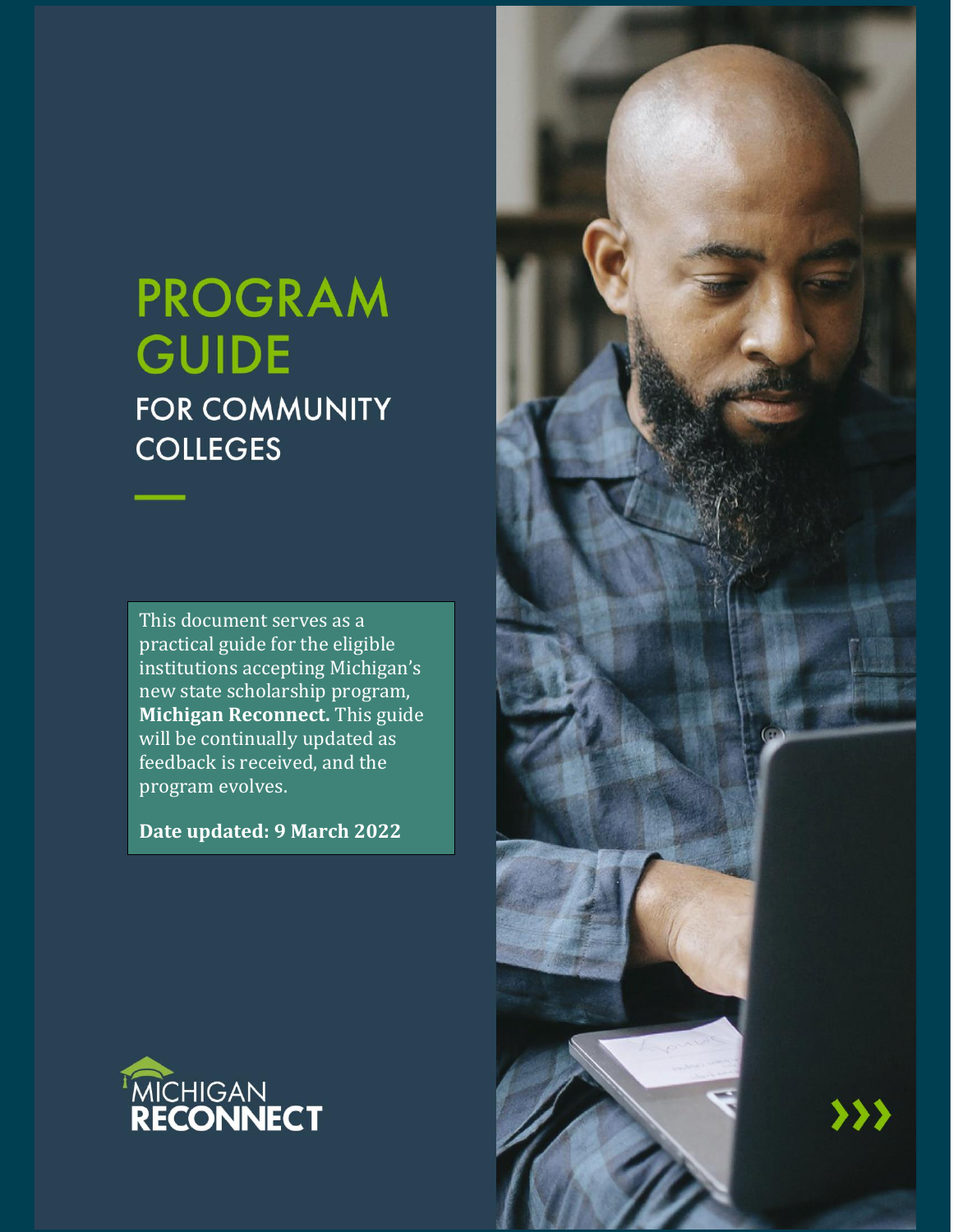### **Table of Contents**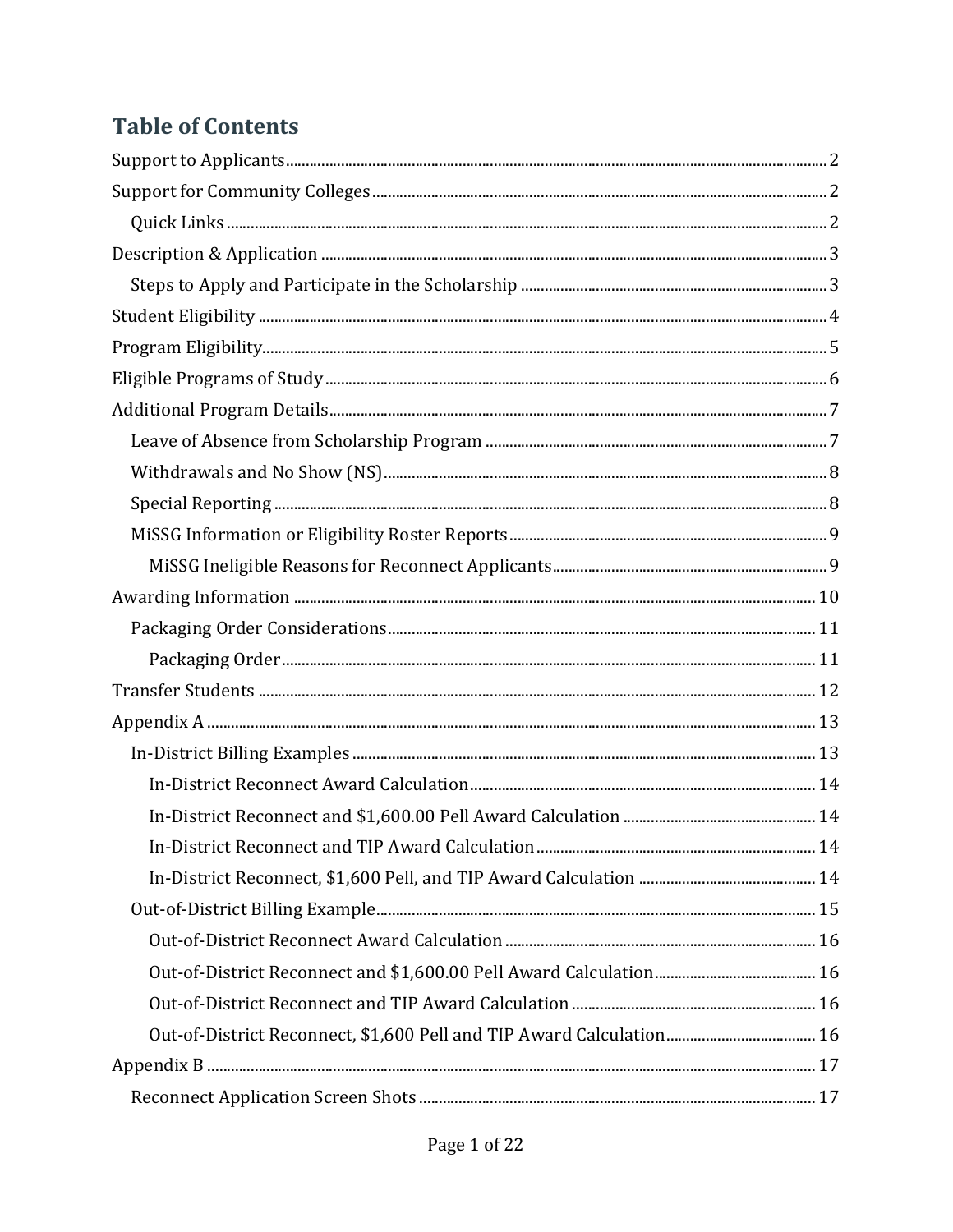### <span id="page-2-0"></span>**Support to Applicants**

If applicants contact the college with questions on the Reconnect program, eligibility requirements, or application process, or for technical support while completing the application, applicants can be referred to the following resources:

- **Call:** 1-888-447-2687 (Customer Care Center)
- **Email:** <MIStudentAid@michigan.gov>

### <span id="page-2-1"></span>**Support for Community Colleges**

If the colleges have questions about Reconnect and the application of the practices laid out in the handbook:

- **Please email both**:
	- o **LEO Program Administrator:** LEO-Reconnect@michigan.gov
	- o **Treasury Program Coordinator:** [MIStudentAid@michigan.gov](mailto:MIStudentAid@michigan.gov)
- **Call**: 1-888-447-2687 (Customer Care Center)

### <span id="page-2-2"></span>**Quick Links**

**NEW**

- Digital copy of the **Reconnect Handbook for Community Colleges** 
	- Digital copy of the [Reconnect MiSSG Manual](https://michigan.gov/documents/mistudentaid/Reconnect_MiSSG_Manual_724730_7.pdf)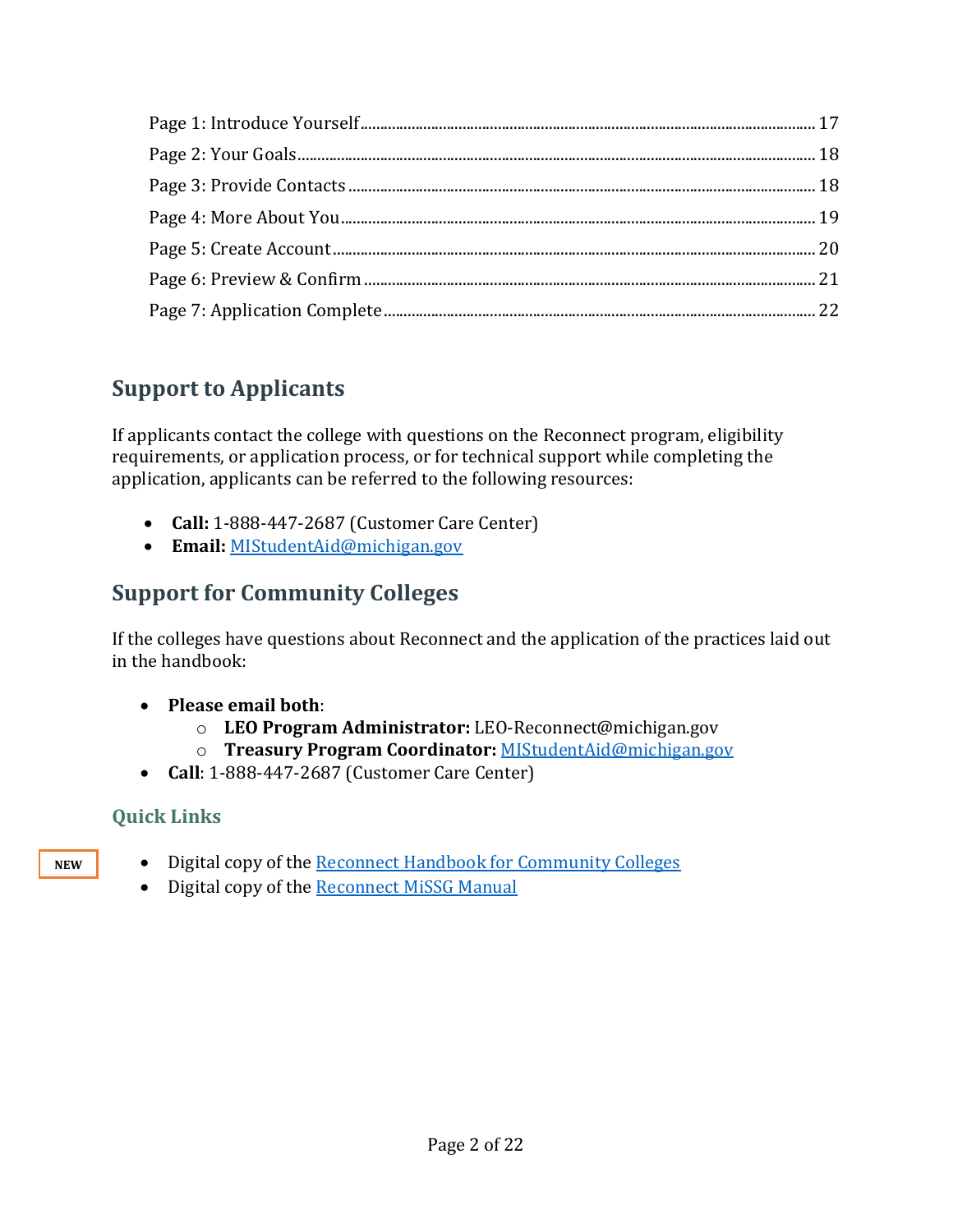### <span id="page-3-0"></span>**Description & Application**

Michigan Reconnect (Reconnect) provides last-dollar tuition-free access to community college for Michiganders 25 or older without college degrees to pursue a Pell-eligible associate degree or industry-recognized certificates. Reconnect covers in-district tuition rate, contact hours, and mandatory fees.

Reconnect also included a [Skills Scholarship](https://www.michigan.gov/reconnect/0,9968,7-417-102950---,00.html) program that offered a limited number of onetime grants of up to \$1,500 to students to help cover tuition at private training providers and is administered by LEO. Community colleges were **not** eligible for this part of the program. Skills Scholars are still eligible to pursue an associate degree or skill certificate an eligible institution with Reconnect upon completing the Skills Scholarship. Application and enrollment for the Skills Scholarship ended on December 31, 2021.

Interested Michiganders must complete a Reconnect application at [Michigan.gov/Reconnect.](http://www.michigan.gov/Reconnect) Se[e Appendix B](#page-17-0) for screenshots of the application.

#### **Steps to Apply and Participate in the Scholarship CLAR**

<span id="page-3-1"></span>**1.** Applicants must first submit a Reconnect application. Applicants are only able to successfully submit a Reconnect application if they meet the criteria of the program based on their self-reported responses. Once submitted, the applicant will be notified immediately on the application page, by email, and via their Student Portal that they have been accepted into the scholarship program.

The applicant will also be notified, by email and via their Student Portal status, of the following steps that need to be completed in order to begin participating in the scholarship program:

**2**. Apply to and be admitted to one of Michigan's public community colleges

**3**. Submit a FAFSA application

**4**. Enroll at least half-time (6 credits) in their Pell-eligible associate degree or certificate program

Accepted applicants are encouraged to initiate participation in the scholarship program within a year of being accepted but are not required. Their application may become inactive unless a current-year FAFSA is on file. See MiSSG Information [or Eligibility Roster](#page-9-0) [Reports.](#page-9-0)

See [Student Eligibility](#page-4-0) for more information.

#### **NEW**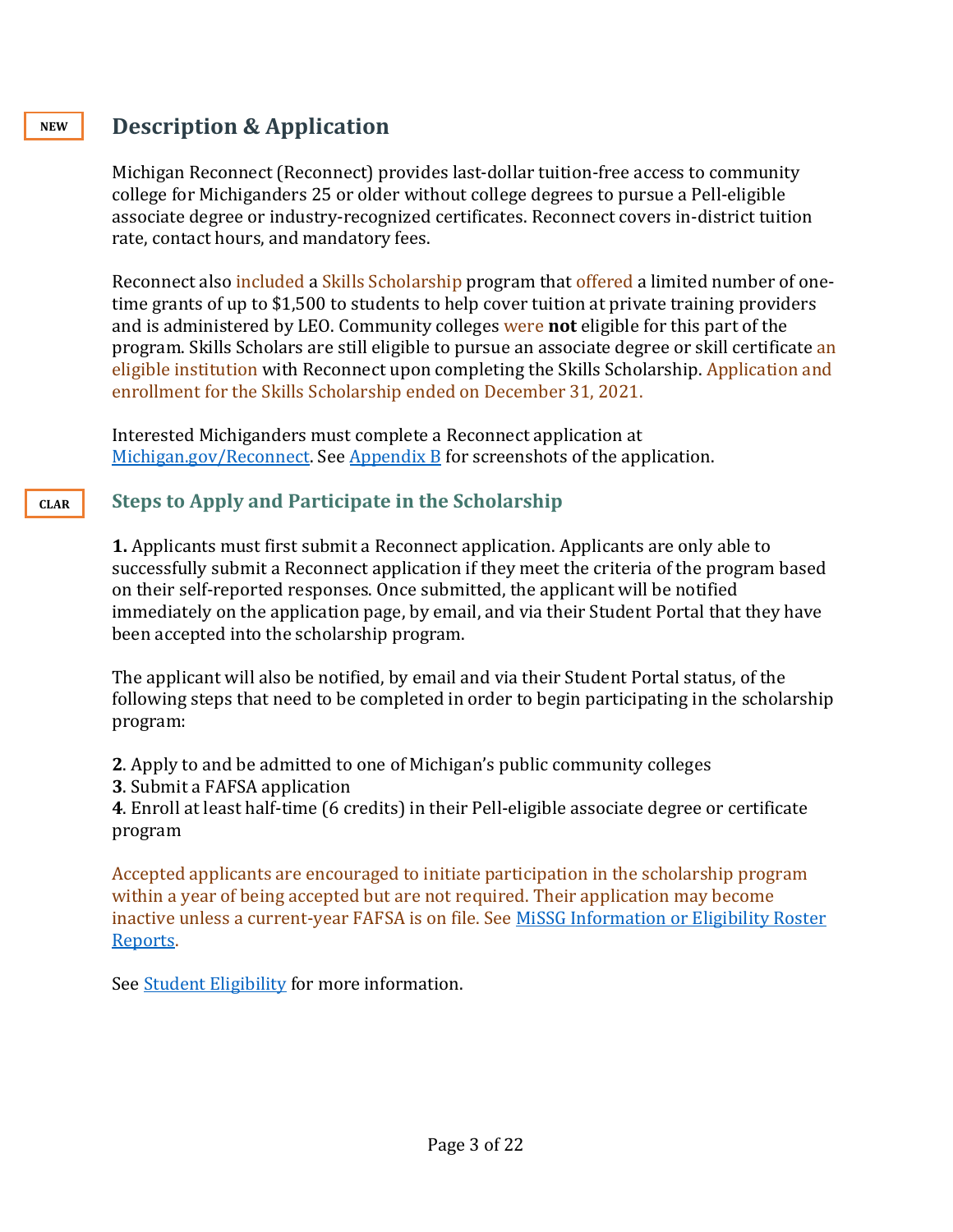### **Student Eligibility**

- <span id="page-4-0"></span>• Must complete and submit a Reconnect scholarship application on the LEO Reconnect website [Michigan.gov/Reconnect](file:///C:/Users/lisadavis6/AppData/Local/Microsoft/Windows/INetCache/Content.Outlook/3IFSMLBG/Michigan.gov/Reconnect)
- Must be a Michigan resident. An applicant must have maintained continuous Michigan residency for at least the immediately preceding year.
	- o For Reconnect purposes, the student is considered meeting this criterion if they can verify that they have been a Michigan resident for at least one year by the start of the semester.
- Must be 25 years of age or older at the time of application. If a student is ineligible because they are less than 25, they can re-apply once they reach their 25<sup>th</sup> birthday.
- Must have graduated from high school with a diploma or certificate of completion or a high school equivalency certificate.
	- $\circ$  For Reconnect purposes, self-certification of high school completion is acceptable, but should be federally verified if required.
- Must not have previously earned an associate or baccalaureate degree.

If the interested applicant does not meet one or more of these criteria, their scholarship application will not be accepted.

If a college becomes aware (e.g., from their own database system) of a Reconnect applicant or participant who does not meet the Reconnect student eligibility requirements, inform the Treasury Reconnect Program Coordinator.

#### **Once an applicant's Reconnect scholarship application has been accepted, they will then need to complete the following steps to receive the award:**

- Must apply to and be admitted to an accredited Michigan public community college including Michigan's tribal colleges.
- Must file the Free Application for Federal Student Aid (FAFSA) for the academic year in which the student will be enrolled and the verification process completed for those required.
	- $\circ$  For Reconnect purposes, only verification of items related to Reconnect student eligibility requirements are required.
- Must enroll at least half-time (6 credits) in courses towards their program study within a year of submitting their Reconnect scholarship application.

**If the accepted Reconnect applicant completes these three steps,** they will become a Reconnect scholarship participant and must then meet the [Program Eligibility](#page-5-0) to continue to qualify for the program until the limits of the program are met (see **Eligible Programs of** [Study\)](#page-6-0).

**If the accepted Reconnect applicant does not complete these three steps**, the student may need to reactivate their Reconnect application in MiSSG by filing a current-year FAFSA.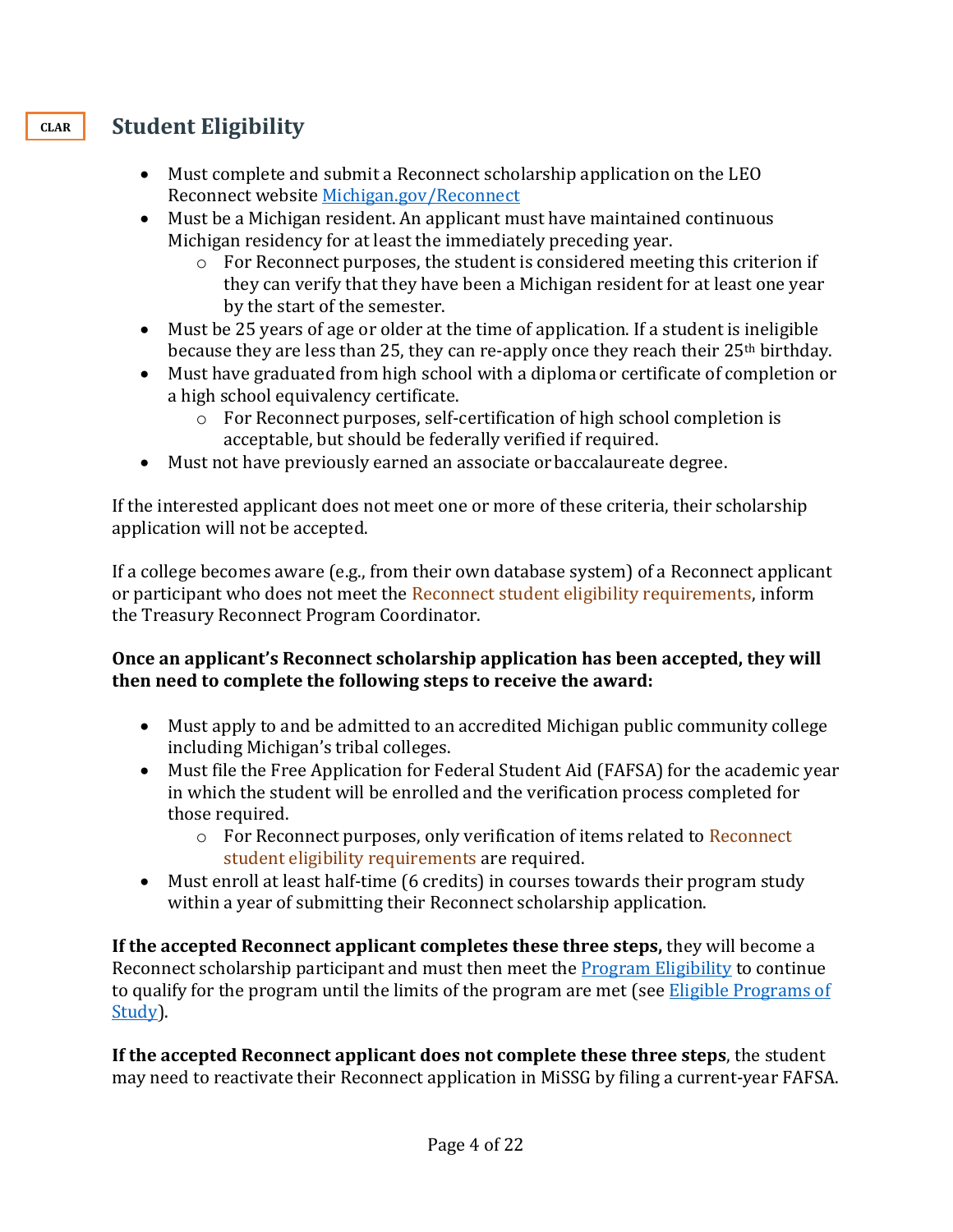### <span id="page-5-0"></span>**Program Eligibility**

Reconnect participants will have to file a FAFSA annually and list their community college as their first school on the FAFSA for the student to reflect on the MiSSG roster each year.

For renewal of their scholarship, a Reconnect participant must:

- File the FAFSA and complete verification process (as needed) annually. See Student [Eligibility.](#page-4-0)
- Maintain Michigan residency. See [Student Eligibility.](#page-4-0)
- Maintain *continuous enrollment* as *at least a half-time student* in a Pell-eligible program at an eligible institution leading to an associate degree or industryrecognized certificate unless a leave of absence from the scholarship is granted.
	- o **Continuous enrollment:** Enrolled in at least 2 semesters or the equivalent in terms or quarters, as determined by the Department of Labor and Economic Opportunity during each 12-month period for a number of consecutive years. The two or more semesters, terms, or quarters of enrollment within a 12-month period need not be consecutive.
	- o **Half-time enrollment:** Enrolled in at least 6 credit hours in an academic semester or the equivalent number of credit hours in a term or quarter.
	- o If the Reconnect participant becomes enrolled in less than 6 credits *due to withdrawing from a course or courses after the add/drop period*, they can continue to maintain their eligibility as long as they meet the other **Program** Eligibility requirements.
- Maintain a cumulative GPA of at least 2.0 in the courses taken towards the associate degree or Pell-eligible industry-recognized certificate while Reconnect participants. Grades earned prior to the student's participation in Reconnect are not to be considered for Reconnect eligibility.
	- o The cumulative 2.0 GPA should be calculated at the end of each 12-month period if the student has met continuous enrollment at their eligible institution.
	- o Students, whose GPA has been calculated and do not meet the 2.0 GPA requirement, should be reported in MiSSG by marking 'GPA Not Met' in the student's record in MiSSG.

If a Reconnect participant does not meet one or more of the eligibility criteria to continue maintaining the scholarship, the eligible institution will not submit a reimbursement or eligible no reimbursement report on behalf of the student. The student will permanently lose the ability to participate in the Reconnect program and their participation cannot be reinstated unless a scholarship leave of absence applies. See [Leave of Absence from](#page-7-1)  [Scholarship Program.](#page-7-1)

When submitting a reimbursement request or reporting eligible no reimbursement on behalf of a Reconnect student, the eligible institution is confirming that the student meets the requirements to continue to receive the award. (See the [Reconnect MiSSG Manual\)](https://www.michigan.gov/documents/mistudentaid/Reconnect_MiSSG_Manual_724730_7.pdf).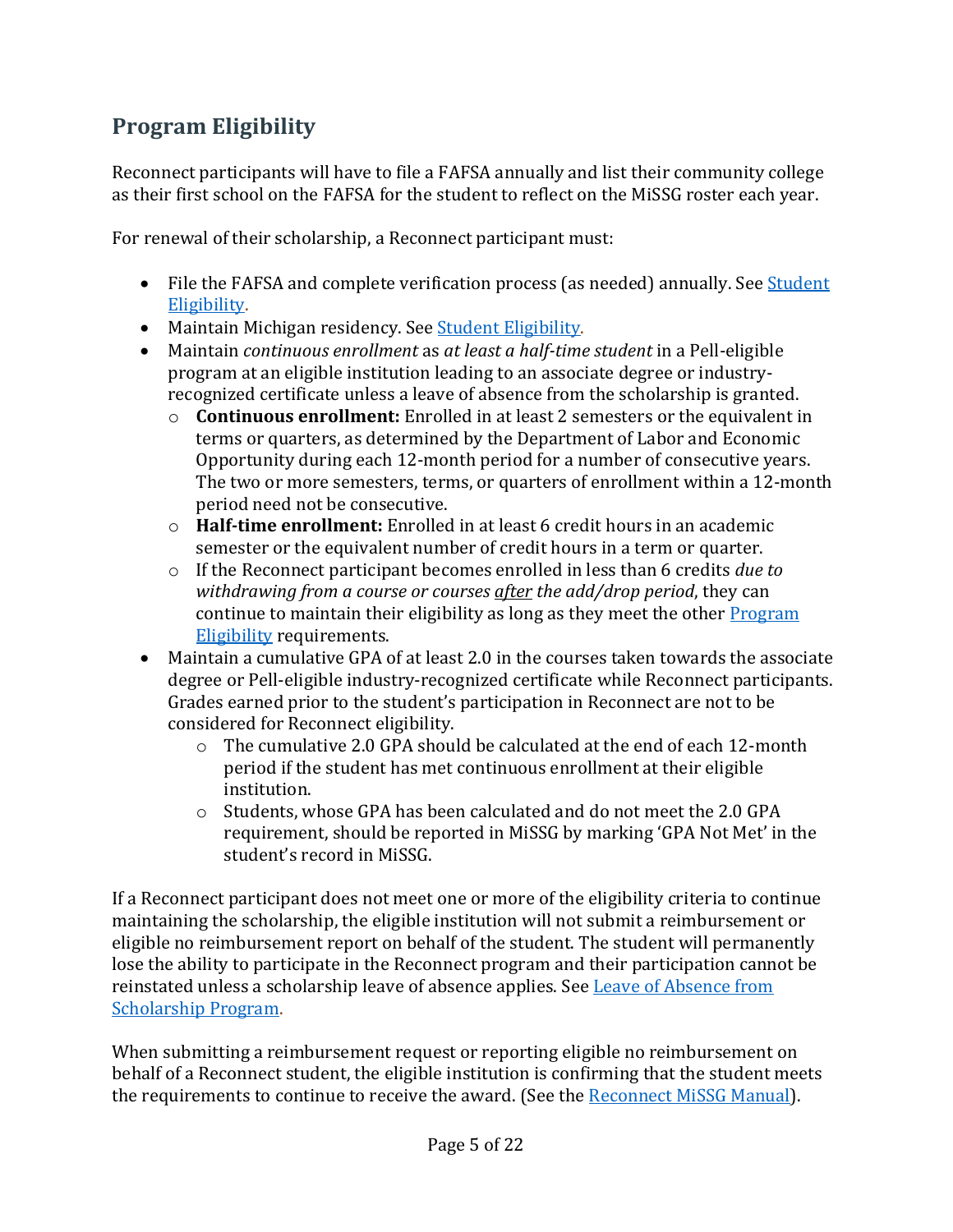Reconnect participants may change the program in which they are enrolled providing the change is to a Pell-eligible associate degree or industry-recognized certificate program. The four-year limit on the length of time one may receive a Reconnect scholarship still applies.

A Reconnect participant may be considered 'Eligible No Reimbursement' if they have other scholarships or awards that cover their in-district tuition, mandatory fees and contact hours or choose not to utilize Reconnect funds if they have other scholarships or awards that fit their financial needs better. Reconnect participants who are 'Eligible No Reimbursement' are still considered participants of the award and must still meet the [Student Eligibility](#page-4-0) and [Program Eligibility](#page-5-0) requirements to avoid losing the scholarship and be able to receive more than \$0 Reconnect in future semesters.

Enrollment in courses as part of a consortium agreement, including MCO, is allowed provided the courses are part of the curriculum for the Reconnect participant's associate or industry-recognized certificate program and where the community or tribal college is the home institution.

- **The first 12-month period** begins at the start of the student's first semester as a Reconnect participant in which they are enrolled in at least 6 credits.
	- o If the first semester of their 12-month period is in Summer, their 12-month period would end at the end of the Winter/Spring semester of the following calendar year. (e.g., Summer '21 and Winter/Spring '22).
	- o If the first semester of their 12-month period is in Fall, their 12-month period would end at the end of the Summer semester of the following calendar year. (e.g., Fall '21 and Summer '22).
	- o If the first semester of their 12-month period is in Winter/Spring, their 12 month period would end at the end of the Fall semester within the same calendar year. (e.g., Winter/Spring '22 and Fall '22).

### **Eligible Programs of Study**

**CLAR**

<span id="page-6-0"></span>Pell-eligible program at an eligible institution leading to an associate degree or industryrecognized certificate.

Interested Reconnect applicants, who have not yet earned an associate or bachelor's degree but have earned a certificate previously and are currently enrolled in an associate degree program *are* eligible to apply for this program.

Reconnect will only cover the cost of one (1) program at any given time.

Reconnect participants who choose to pursue an industry-recognized certificate can still go on to pursue their associate degree **if the certificate is in an industry-recognized field that is related (i.e., logical transition) to the associate degree to be pursued.**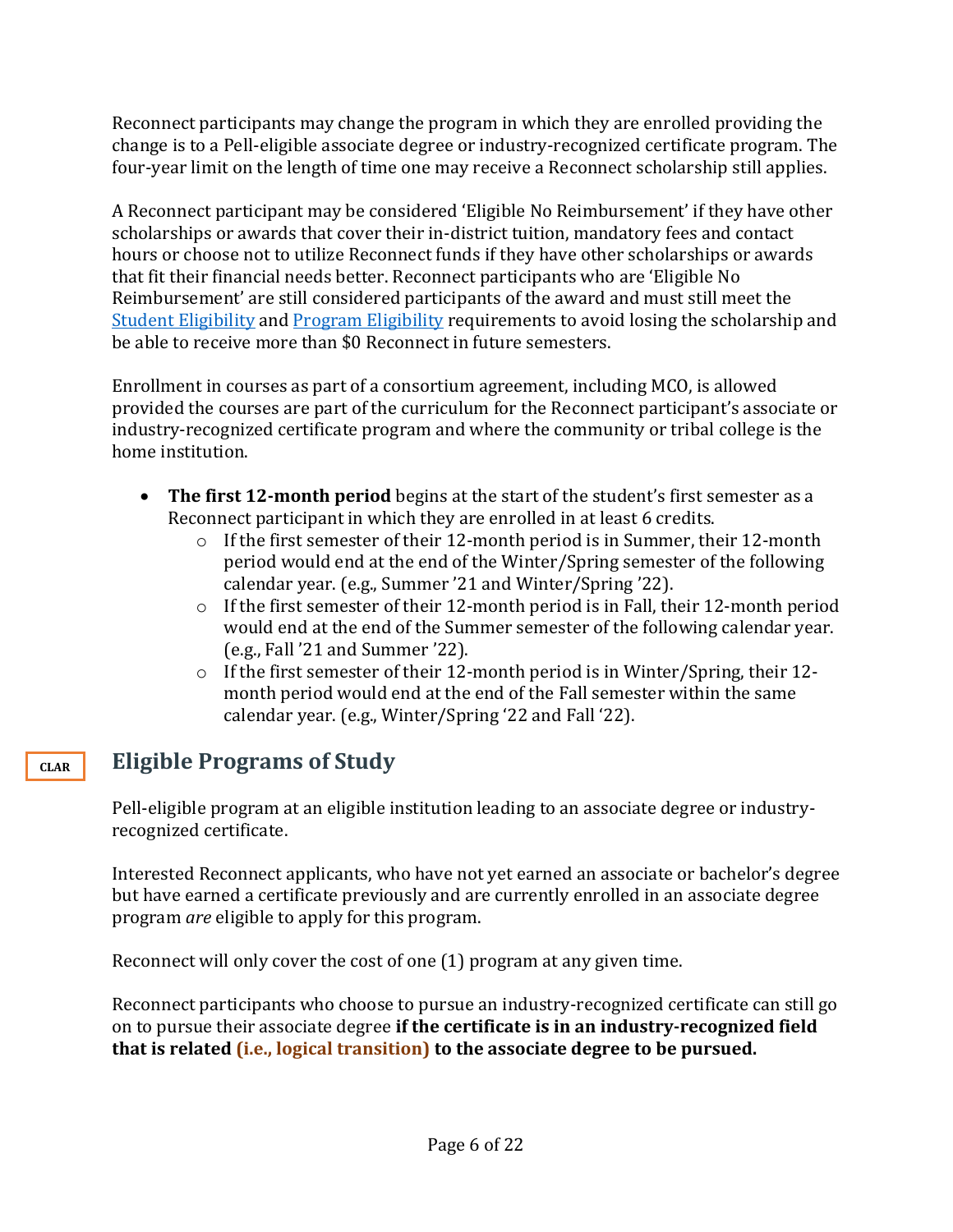Reconnect will cover the cost for the certificate *and* associate degree within the four-year limit. If the course of study is not completed within the four-year Reconnect limit, the student will be responsible for covering the remaining cost of their academic program.

Reconnect will only cover the cost of one (1) certificate within the four-year limit.

USDOL apprenticeship programs are not eligible. If an apprenticeship program informs apprentices that completion of a Pell-eligible associate degree or industry-recognized certificate at the community college counts towards the academic requirement of the apprenticeship program, the apprentice could attend the community college tuition-free. However, that is an arrangement between the union and the apprentice. Non-Pell-eligible courses or courses outside of the community college are not available for the Reconnect scholarship.

Guest/visiting students are not eligible for this award.

If a Reconnect participant maintains their award, participation can continue until the occurrence of either the following, whichever occurs first:

- Four years have passed since their first semester as a Reconnect participant,or
- The participant has earned an associate degree

There is no academic year cap as to how many credits can be billed.

### <span id="page-7-0"></span>**Additional Program Details**

### <span id="page-7-1"></span>**Leave of Absence from Scholarship Program**

A participant, who takes a leave of absence from an eligible institution and is unable to be continuously enrolled due to an approved hardship, may continue to receive their award upon resuming their education at an eligible institution provided there is continued program funding and the student continues to meet all applicable eligibility requirements for the scholarship program. An approved leave of absence does not disrupt the requirement of continuous enrollment (see  $Program$  Eligibility) and the time in which the student was not continuously enrolled does not count toward the scholarship program's four-year time limit.

The leave of absence process, review, and approval is to be managed by, and is at the discretion of, the eligible institution the student will be attending to resume their education. However, the department (LEO) does also consider the following reasons to be considered allowable issues of hardship:

- Fulfilment of a religious commitment expected of all students of that faith
- a participant's participation in an internship or co-op program that is required or encouraged as part the academic program in which they are enrolled, or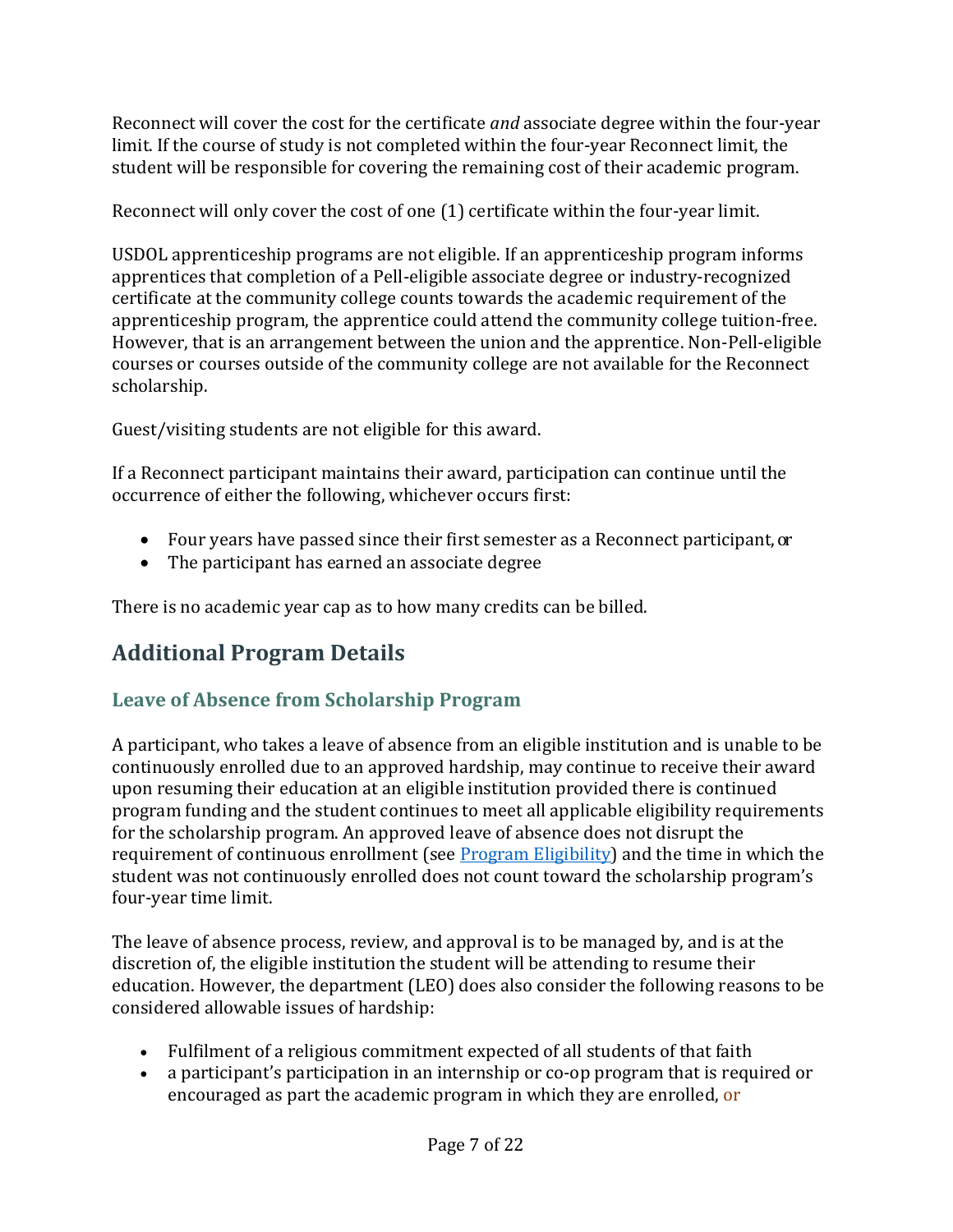• participants who become waitlisted for their program or provided a late start date after pre-requisite courses are completed for their curriculum

If a student's leave of absence is approved by the eligible institution, community college staff with access to MiSSG will enter in a leave of absence for all semesters the student missed during the leave of absence within the student's record in MiSSG.

### <span id="page-8-0"></span>**Withdrawals and No Show (NS)**

**1. For a Reconnect participant's first 12-month period**, the scholarship will cover the tuition cost of courses the student withdraws from after a college's "add/drop" period.

**2. For the first semester of a Reconnect participant's 2nd 12-month period**, the college will cover the cost of any withdrawn courses after the "add/drop" period, meaning neither the State nor the student can be charged.

**3. From the second semester of a Reconnect participant's 2nd 12-month period and on**, all withdrawn course costs after the "add/drop" period are to be covered by the student.

This policy will also apply to courses for which a Reconnect participant receives a No Show (NS) grade.

### <span id="page-8-1"></span>**Special Reporting**

By accepting Reconnect scholarship funds, community colleges agree to participate in data collection and quality assurance protocols established by statute. This includes an annual report to LEO due **every June 30** and beginning June 30, 2021 that includes:

- Numerical goals for persistence and completion rates for Reconnect participants.
- An inventory of the college's currently implemented strategies to improve student success outcomes
- Description of policies for placing students in developmental as opposed to creditbearing courses and for converting prior learning into credit

LEO will provide colleges with a template to use to meet these reporting requirements.

In addition to the above annual report, community colleges agree to participate in data collection and quality assurance protocols established by LEO for the purpose of accurately tracking student outcomes, e.g.:

- Updated enrollment reports for each semester
- Graduate reports for each semester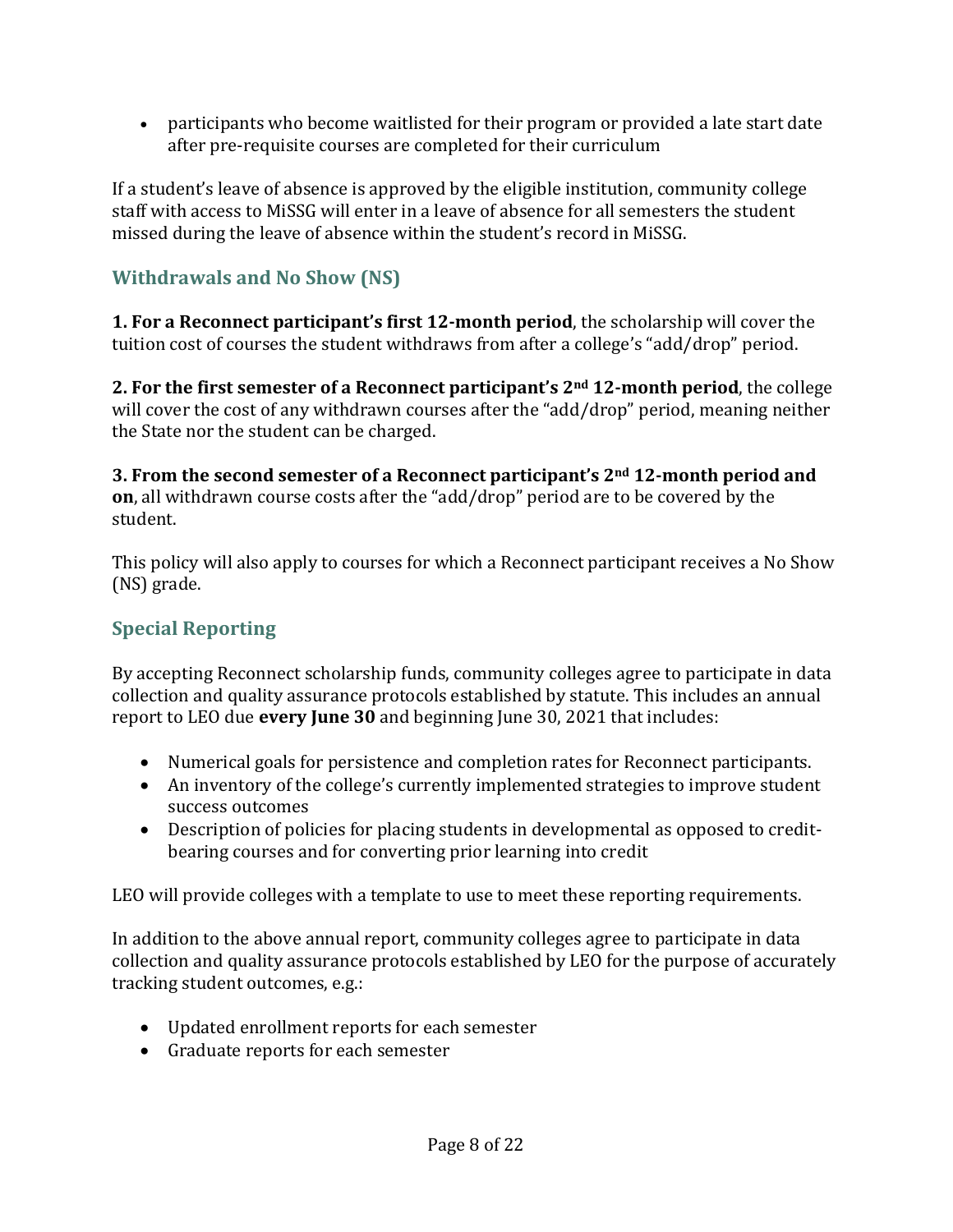Reconnect participants who are 'Eligible No Reimbursement' should still be included in all reporting by the colleges.

### **MiSSG Information or Eligibility Roster Reports**

<span id="page-9-0"></span>In their information reports, community college staff with access to MiSSG will have access to the contact information for Reconnect applicants.

- **Information roster:** Reconnect applicants with a FAFSA on file; contact information, eligibility status, and ineligible reason(s) listed.
- **Eligible Students roster:** Reconnect applicants who are 'eligible' on the MiSSG site.
	- o When a student is classified as "eligible" on the MiSSG site, it means the student is accepted in Reconnect *and* has submitted a FAFSA. Applicants who have not yet submitted their FAFSA are still considered accepted in the Reconnect program.
- **Reconnect Applicant Pending FAFSA roster:** Reconnect applicants who do not yet have a FAFSA on file but listed the institution on their Reconnect application as where they plan to attend.
	- o This roster could change if a Reconnect applicant files their FAFSA and list s another institution as their home school.

If a Reconnect applicant does not enroll within 1 year of submitting their Reconnect application, their application may become inactive. To reactivate their application and take advantage of the program, they must file a FAFSA.

When the student's status is "ineligible," it does not necessarily mean that they have been denied. Please see the table below explaining the "ineligible" reasons. A student may be "ineligible" for more than one reason, so please take that into consideration when reviewing information or any eligibility roster reports.

The community colleges can "clear ineligible reasons" on MiSSG for issues (e.g., residency) if they have the documentation to do so.

| <b>MiSSG Ineligible Reason</b> | <b>Explanation</b>                                                                                                                                                            |
|--------------------------------|-------------------------------------------------------------------------------------------------------------------------------------------------------------------------------|
| <b>Associate Degree Earned</b> | Participant earned their associate degree while receiving<br>Reconnect and is no longer eligible for the program.                                                             |
| <b>GPA Requirement Not Met</b> | Student has a cumulative GPA below 2.0 while receiving the<br>Reconnect Scholarship. This calculation begins when student<br>starts participating in the scholarship program. |

#### <span id="page-9-1"></span>**MiSSG Ineligible Reasons for Reconnect Applicants**

#### **CLAR**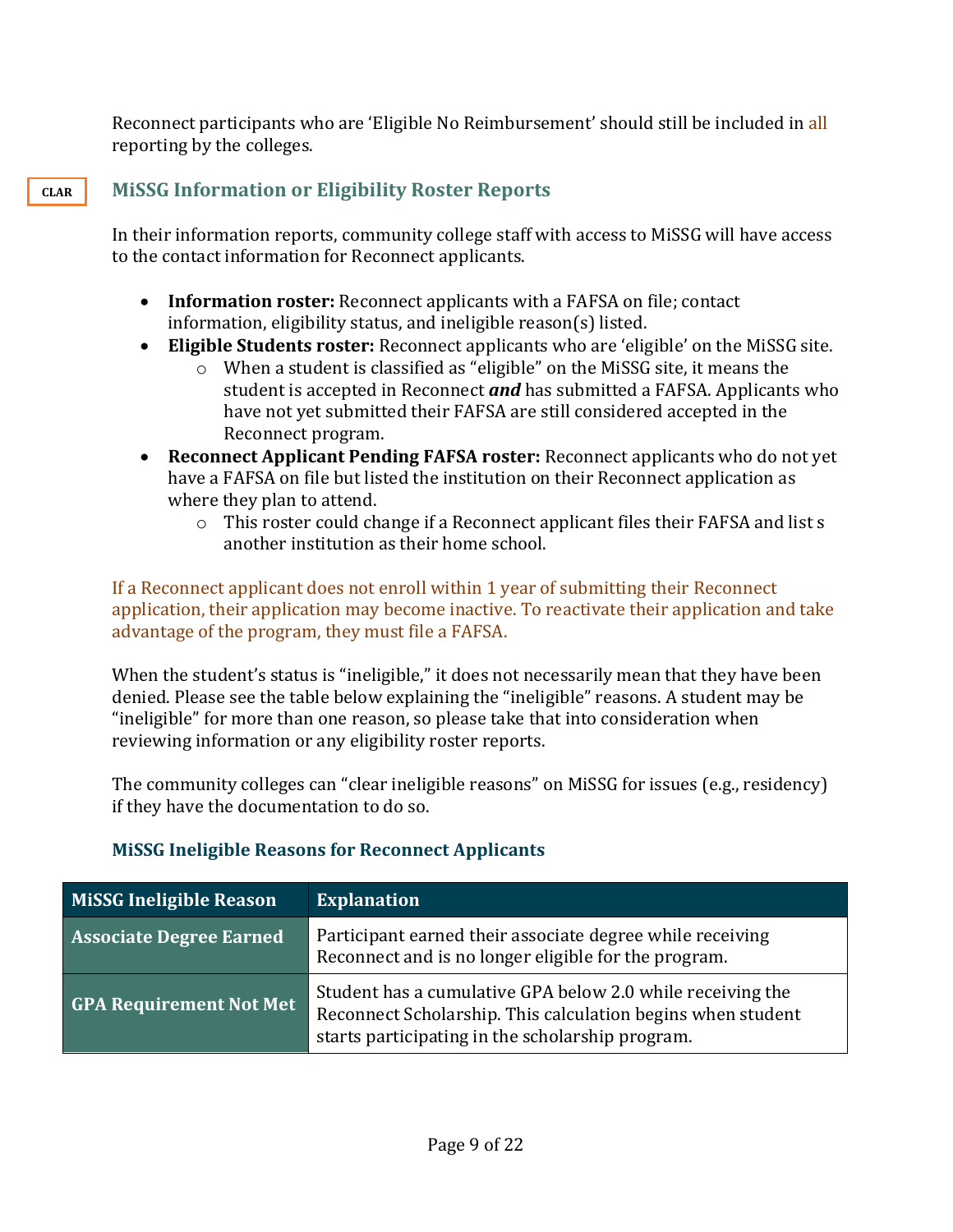| Ineligible Institution         | School selected by student isn't a Reconnect eligible institution. If<br>the student plans to attend an eligible institution they must<br>update the MiSSG Student Portal.                                            |
|--------------------------------|-----------------------------------------------------------------------------------------------------------------------------------------------------------------------------------------------------------------------|
| <b>Student Not MI Resident</b> | Information received on FAFSA shows that they are not<br>considered as a Michigan Resident. Student needs to contact<br>college if there is an error to work with them to resolve. See<br><b>Student Eligibility.</b> |
| <b>Prior Degree Earned</b>     | Student selected Bachelor or Graduate Student as college<br>graduate level on FAFSA. Student needs to contact college if<br>there is an error to work with them to resolve.                                           |
| <b>Years of Eligibility</b>    | Student has met the four-year time limit of the program based on<br>their first reimbursement or eligible no reimbursement report<br>that the Department of Treasury received.                                        |

Applicants can check their application status and MiSSG ineligible reason(s), if any, in the MiSSG Student Portal by visiting [Michigan.gov/Reconnect.](https://www.michigan.gov/reconnect/0,9968,7-417-102946_104487---,00.html)

### <span id="page-10-0"></span>**Awarding Information**

The Reconnect scholarship covers the in-district tuition rate whether a student attends a school within their district or not. Out-of-district costs are not covered by Reconnect. If a student chooses -- or is required -- to go to an out-of-district community college, the Reconnect participant is responsible for covering the cost difference between the indistrict tuition rate and out-district rate.

The Reconnect scholarship program is a last-dollar scholarship, which is equal to the difference between in-district tuition and fees (i.e., tuition, contact hours and mandatory fees) and any Pell Grant and any **state** tuition-restricted scholarships or awards that a student receives following the packaging order.

See Appendix A for billing examples.

**Mandatory fees** must be specified in the institution's course catalog as mandatory for all students as a condition of enrollment. Mandatory fees do not include:

- Course-specific fees
- Lab fees
- Athletic fees
- Parking fees
- Any 'one-time' fees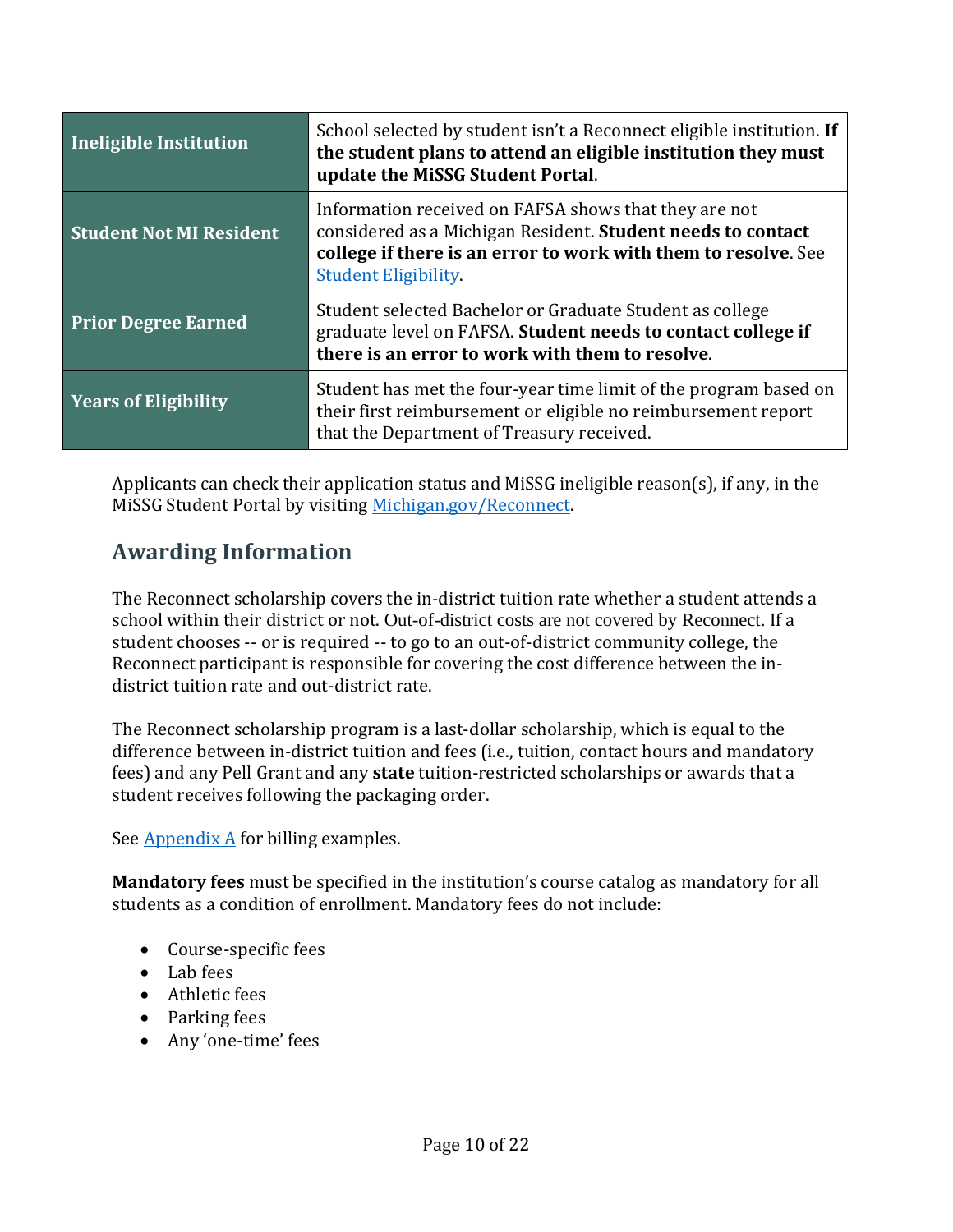**Contact hours:** Regardless of what a college's terms are for 'contact hours', as long as these hours reflect the time in which a student receives active instruction as part of a course of study, contact hour costs will be covered by Reconnect.

Pell Grant and any **state** tuition-restricted scholarship or awards will be first dollar for this program following the packaging order.

Reconnect follows the federal aid rule on repeating coursework from when the student becomes a Reconnect participant. Reconnect does not consider courses taken prior to becoming a Reconnect participant.

Reconnect will pay for Pell-eligible remedial or developmental education courses. However, the Reconnect statute states that beginning January 1, 2022, Reconnect will only pay for developmental courses offered through a corequisite model, compression model, a modulation model or other approaches that accelerate the process of enabling students who need remediation to raise their skills to college level and complete credit-bearing courses.

Reconnect will also cover pre-requisite courses that are within the associate degree or industry-recognized certificate curriculum. Pre-requisites that must be completed before a student can apply for a specific associate degree or industry-recognized certificate program will not be covered.

### <span id="page-11-0"></span>**Packaging Order Considerations**

The packaging order for this scholarship, dependent on the student's eligibility for each, is:

#### <span id="page-11-1"></span>**Packaging Order**

- 1. Pell Grant
- 2. MITW
- 3. Survivors Tuition Grant (STG)
- 4. Children of Veterans Tuition Grant (CVTG)
- 5. Michigan Competitive Scholarship (MCS)
- 6. Tuition Incentive Program (TIP)
- 7. Reconnect
- 8. Fostering Futures Scholarship (FFS)
- 9. VA Benefits
- 10. Non-tuition restricted awards or funding that should not be subtracted from the calculation of the scholarship, i.e.:
	- Student Loans
	- Work study
	- Qualified withdrawals from an education savings account
	- Supplemental Educational Opportunity Grant (SEOG)
	- Foundation, institutional, and/or private scholarships
	- Michigan Education Trust (MET)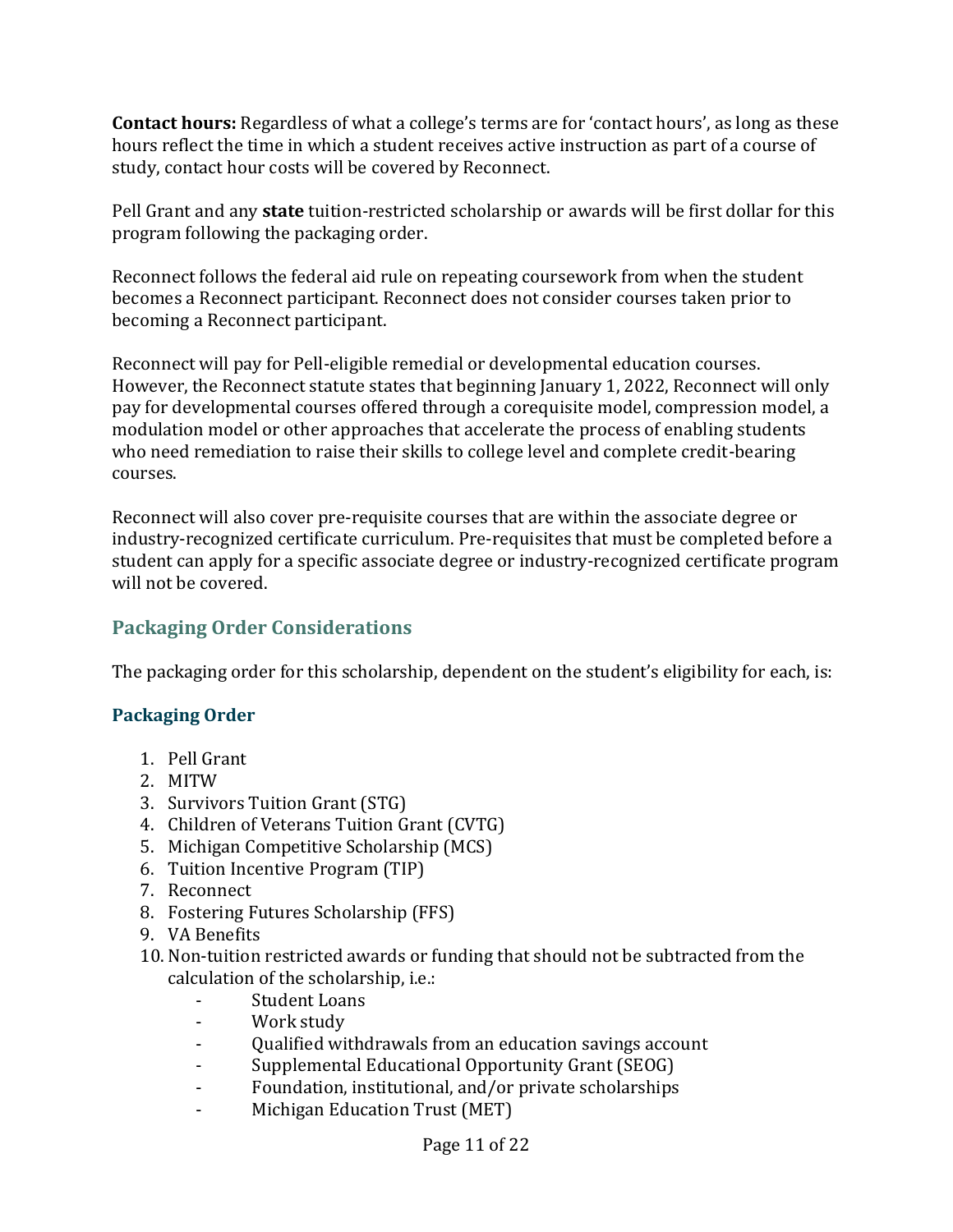- Promise Zones
- WIOA funds

Please also note the following:

If awarded, Reconnect scholarship money must be paid to the eligible institution for credit to the student's account.

College staff with access to MiSSG can access the 'Eligible No Reimbursement' to identify these students. Please refer to the [Reconnect MiSSG Manual.](https://www.michigan.gov/documents/mistudentaid/Reconnect_MiSSG_Manual_724730_7.pdf)

### <span id="page-12-0"></span>**Transfer Students**

A student who participates in the Reconnect scholarship program may transfer from one eligible institution to another eligible institution without loss of the scholarship so long as the student continues to meet the [Program Eligibility](#page-5-0) requirements to continue to participate in the scholarship. Reconnect does not require that the student's GPA transfer to their new institution. For calculating the GPA, please see Program Eligibility.

The new institution must check MiSSG to determine if the student has their current-year FAFSA on file and does not have any [MiSSG Ineligible Reasons](#page-9-1) flagged or issues preventing a reimbursement request / eligible no reimbursement report from occurring.

There are four items an eligible institution will need to check to determine if the student is still eligible to be awarded Reconnect:

- Current-year FAFSA is on file (MiSSG)
- Student meets Michigan residency requirement (MiSSG)
- Student does not have a 'not continuously enrolled' label on the Reimbursement request roster (MiSSG)
- Student does not have 'GPA Not Met' marked (MiSSG)

Prior to awarding the student, the eligible institution should confirm that the student is on their MiSSG reimbursement roster.

Community college staff with access to MiSSG can pull a 'Students Paid at Other Institution' report to identify if a Reconnect participant received tuition payment for Reconnect (or other scholarships and awards) from another institution.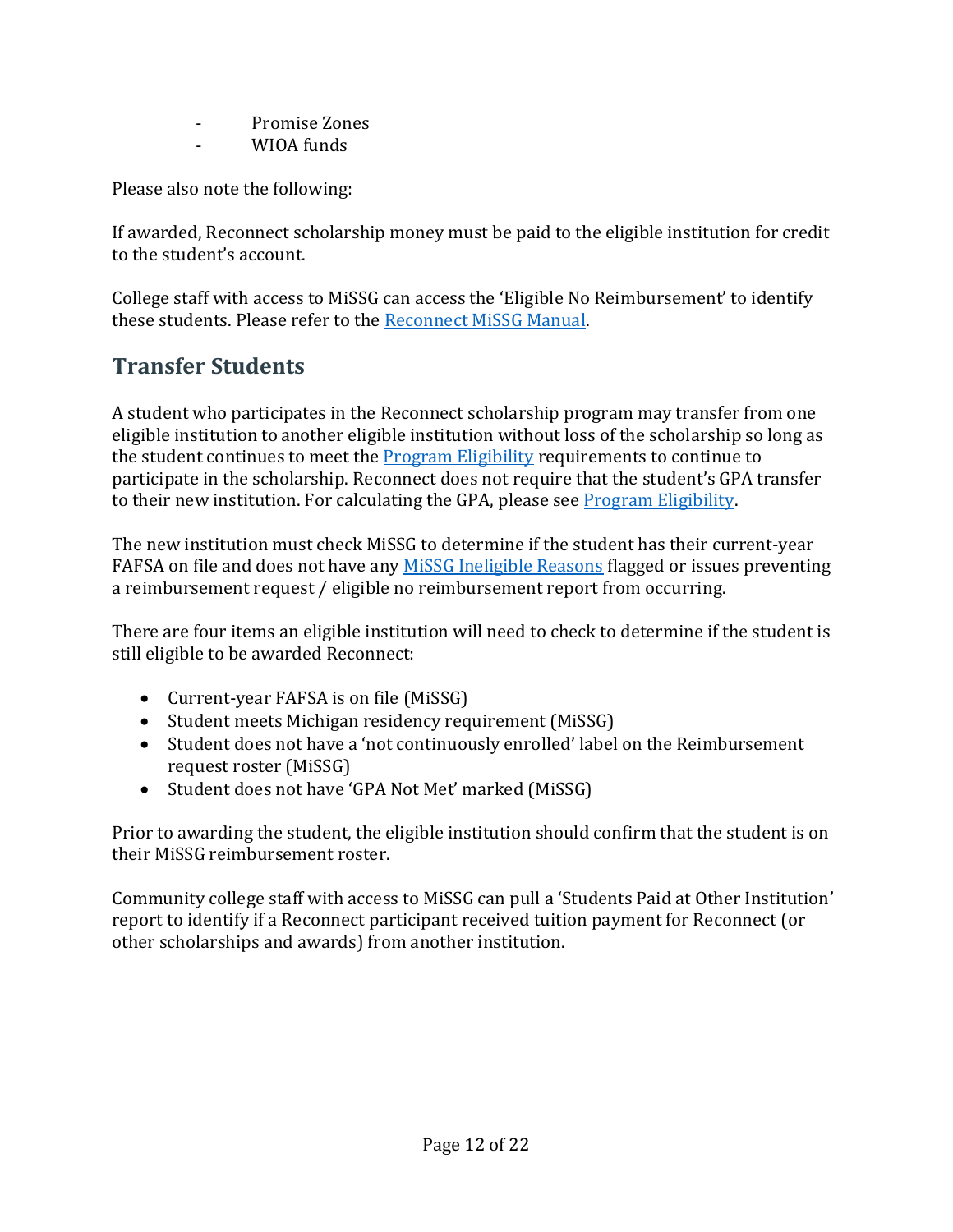## <span id="page-13-0"></span>**Appendix A**

### <span id="page-13-1"></span>**In-District Billing Examples**

| <b>Course</b>             | <b>Contact Hours</b> | <b>Credit Hours</b> | <b>Tuition</b>           | Tech Fee                         | <b>Lab Fee</b> | <b>Other Fees</b> | <b>Charges</b> |
|---------------------------|----------------------|---------------------|--------------------------|----------------------------------|----------------|-------------------|----------------|
| Course 101                | 5.00                 | 5.00                | \$500.00                 | \$150.00                         | \$90.00        | \$0.00            | \$740.00       |
| Course 102                | 2.00                 | 2.00                | \$200.00                 | \$60.00                          | \$0.00         | \$0.00            | \$260.00       |
| Course 103                | 14.00                | 5.00                | \$1,400.00               | \$400.00                         | \$200.00       | \$0.00            | \$2,000.00     |
|                           | 21.00                | 12.00               |                          |                                  |                |                   |                |
|                           |                      |                     | Sub Total                |                                  |                |                   | \$3,000.00     |
|                           |                      |                     |                          | Student Fees (Non-refundable)    |                |                   | \$95.00        |
|                           |                      |                     | Facility                 |                                  |                |                   |                |
|                           |                      |                     | Fee                      |                                  |                |                   | \$0.00         |
|                           |                      |                     | <b>Total Misc. Fees</b>  |                                  |                |                   | \$0.00         |
|                           |                      |                     | <b>Total Online Fees</b> |                                  |                |                   | \$0.00         |
|                           |                      |                     | <b>Total Program Fee</b> |                                  |                |                   | \$0.00         |
|                           |                      |                     |                          | <b>Total Tuition Adjustments</b> |                |                   | \$0.00         |
| In District $\phi$ 100.00 |                      |                     | <b>Total Charges</b>     |                                  |                |                   | \$3,095.00     |

**In-District** \$100.00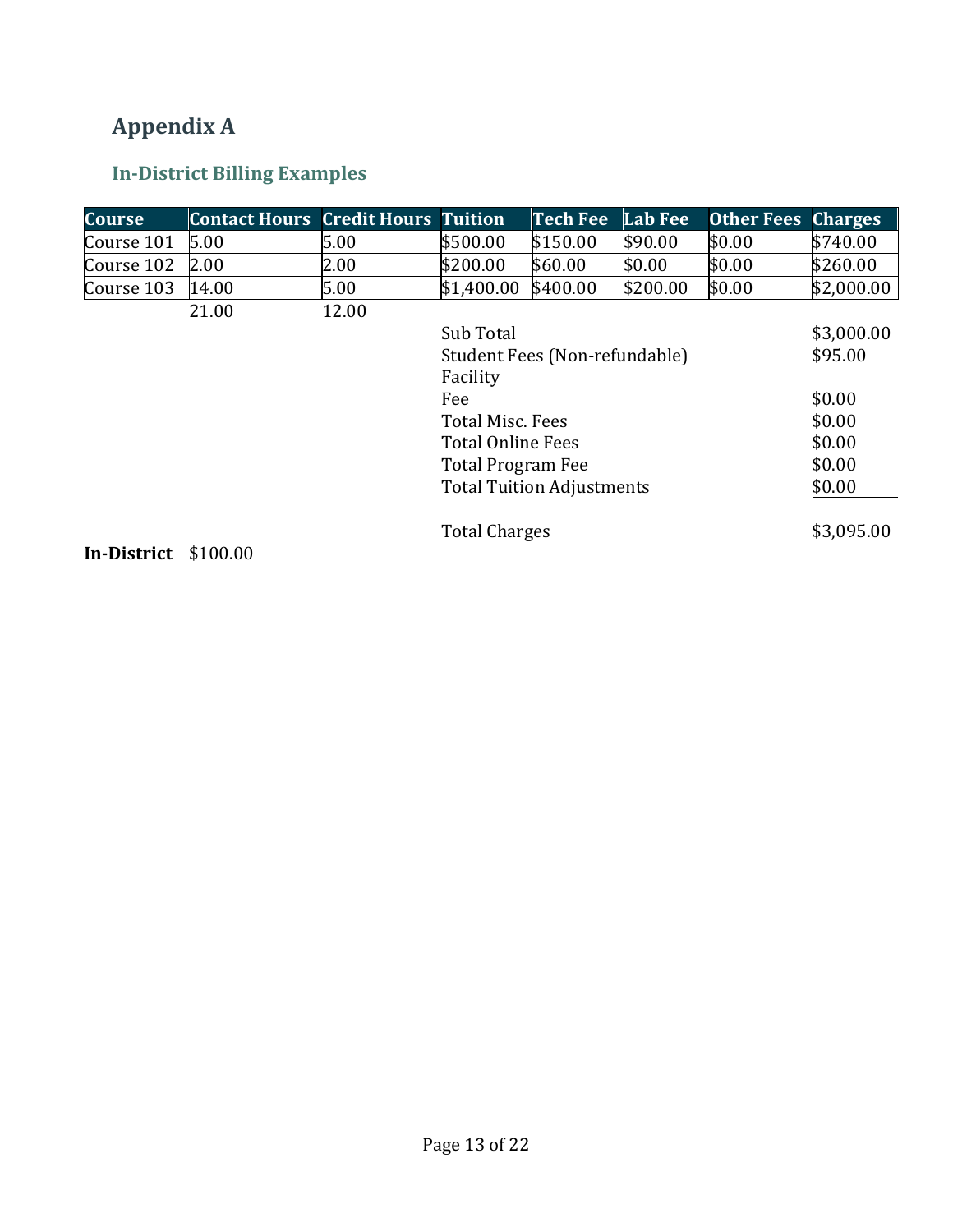#### <span id="page-14-0"></span>**In-District Reconnect Award Calculation**

Tuition at In-District rate (\$100 x 21 contact hours) = \$2,100.00 Mandatory Fees (Tech fee and Student fee) 705.00 Total In-District Tuition/Fees \$2,805.00

Reconnect will pay \$2,805.00 Student will owe College: (\$3,095.00 - \$2,805.00) = **\$290.00**

#### <span id="page-14-1"></span>**In-District Reconnect and \$1,600.00 Pell Award Calculation**

| Tuition at In-District rate $(\$100 \times 21$ contact hours) = $\$2,100.00$ |            |
|------------------------------------------------------------------------------|------------|
| Mandatory Fees (Tech fee and Student fee)                                    | 705.00     |
| Total In-District Tuition/Fees                                               | \$2,805.00 |

Reconnect will pay \$1,205.00 Pell will pay \$1,600.00 Student will owe College: (\$3,095.00 - \$1,600.00 - \$1,205) = **\$290.00**

#### <span id="page-14-2"></span>**In-District Reconnect and TIP Award Calculation**

| Tuition at In-District rate $(\$100 \times 21$ contact hours) = $\$2,100.00$ |            |
|------------------------------------------------------------------------------|------------|
| Mandatory Fees (Tech fee and Student fee)                                    | 705.00     |
| Total In-District Tuition/Fees                                               | \$2,805.00 |

Reconnect will pay \$1,355.00 TIP will pay \$1,450.00 (12 credit hours + \$250 fees) Student will owe College: (\$3,095.00 - \$1,450.00 - \$1,355.00) = \$290

#### <span id="page-14-3"></span>**In-District Reconnect, \$1,600 Pell, and TIP Award Calculation**

| Tuition at In-District rate $(\$100 \times 21$ contact hours) = $\$2,100.00$ |            |
|------------------------------------------------------------------------------|------------|
| Mandatory Fees (Tech fee and Student fee)                                    | 705.00     |
| Total In-District Tuition/Fees                                               | \$2,805.00 |

Pell will pay \$1,600.00 TIP will pay \$1,450.00 (12 credit hours + \$250 fees) Reconnect will pay \$0.00

Student will owe: (\$3,095 - \$1,600.00 - \$1,450.00) = **\$45.00**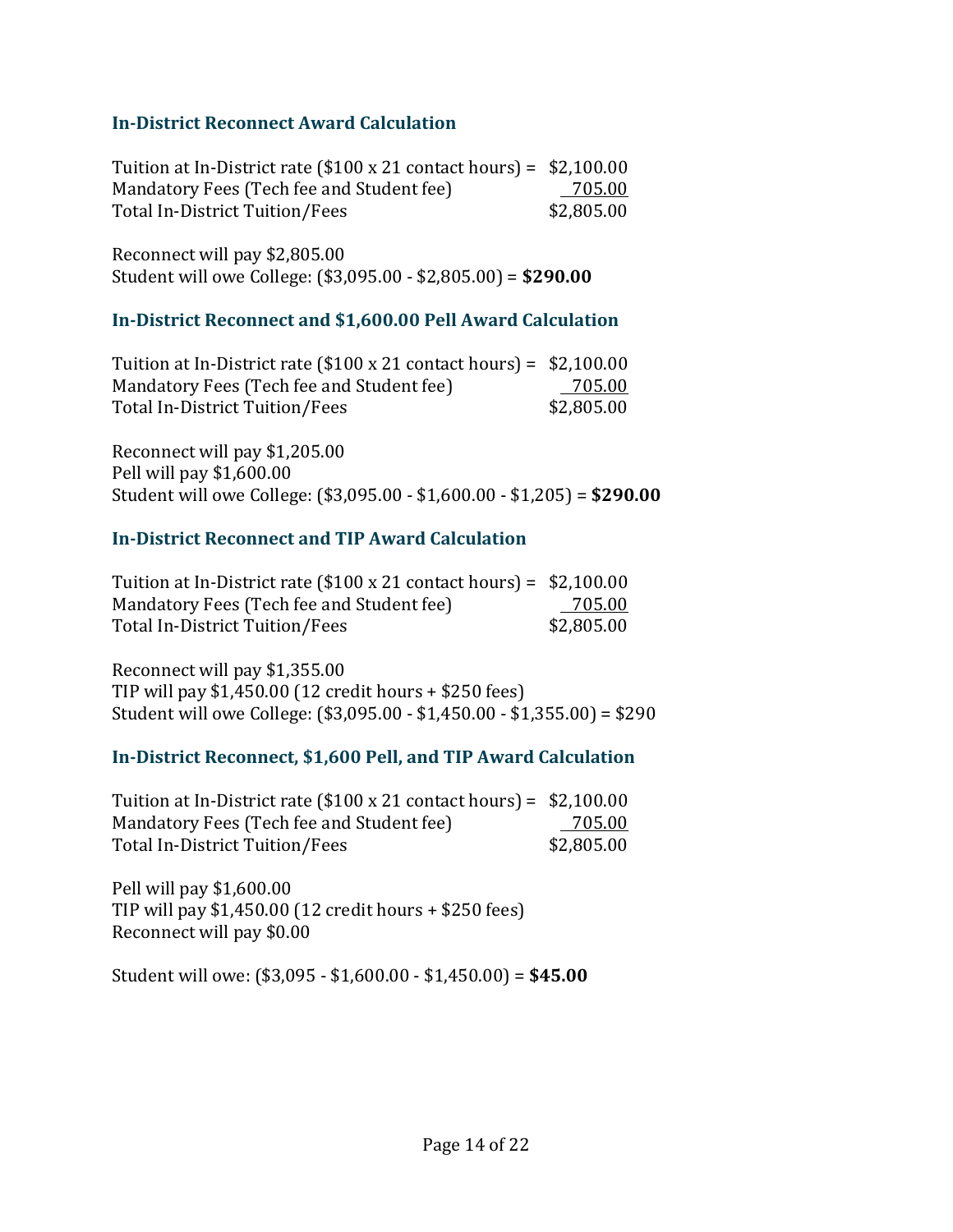### <span id="page-15-0"></span>**Out-of-District Billing Example**

| <b>Course</b>   | <b>Contact Hours</b> | <b>Credit Hours</b> | <b>Tuition</b>           | <b>Tech Fee</b>                  | Lab Fee  | <b>Other Fees</b> | <b>Charges</b> |
|-----------------|----------------------|---------------------|--------------------------|----------------------------------|----------|-------------------|----------------|
| Course 101      | 5.00                 | 5.00                | \$1,000.00               | \$150.00                         | \$90.00  | \$0.00            | \$1,240.00     |
| Course 102      | 2.00                 | 2.00                | \$400.00                 | \$60.00                          | \$0.00   | \$0.00            | \$460.00       |
| Course 103      | 14.00                | 5.00                | \$2,800.00               | \$400.00                         | \$200.00 | \$0.00            | \$3,400.00     |
|                 | 21                   | 12                  |                          |                                  |          |                   |                |
|                 |                      |                     | Sub Total                |                                  |          |                   | \$5,100        |
|                 |                      |                     |                          | Student Fee (Non-refundable)     |          |                   | \$95.00        |
|                 |                      |                     | <b>Facility Fee</b>      |                                  |          |                   | \$0.00         |
|                 |                      |                     | Total Misc. Fees         |                                  |          |                   | \$0.00         |
|                 |                      |                     | <b>Total Online Fees</b> |                                  |          |                   | \$0.00         |
|                 |                      |                     | <b>Total Program Fee</b> |                                  |          |                   | \$0.00         |
|                 |                      |                     |                          | <b>Total Tuition Adjustments</b> |          |                   | \$0.00         |
| Out-of-         |                      |                     | <b>Total Charges</b>     |                                  |          |                   | \$5,195.00     |
| <b>District</b> | \$200.00             |                     |                          |                                  |          |                   |                |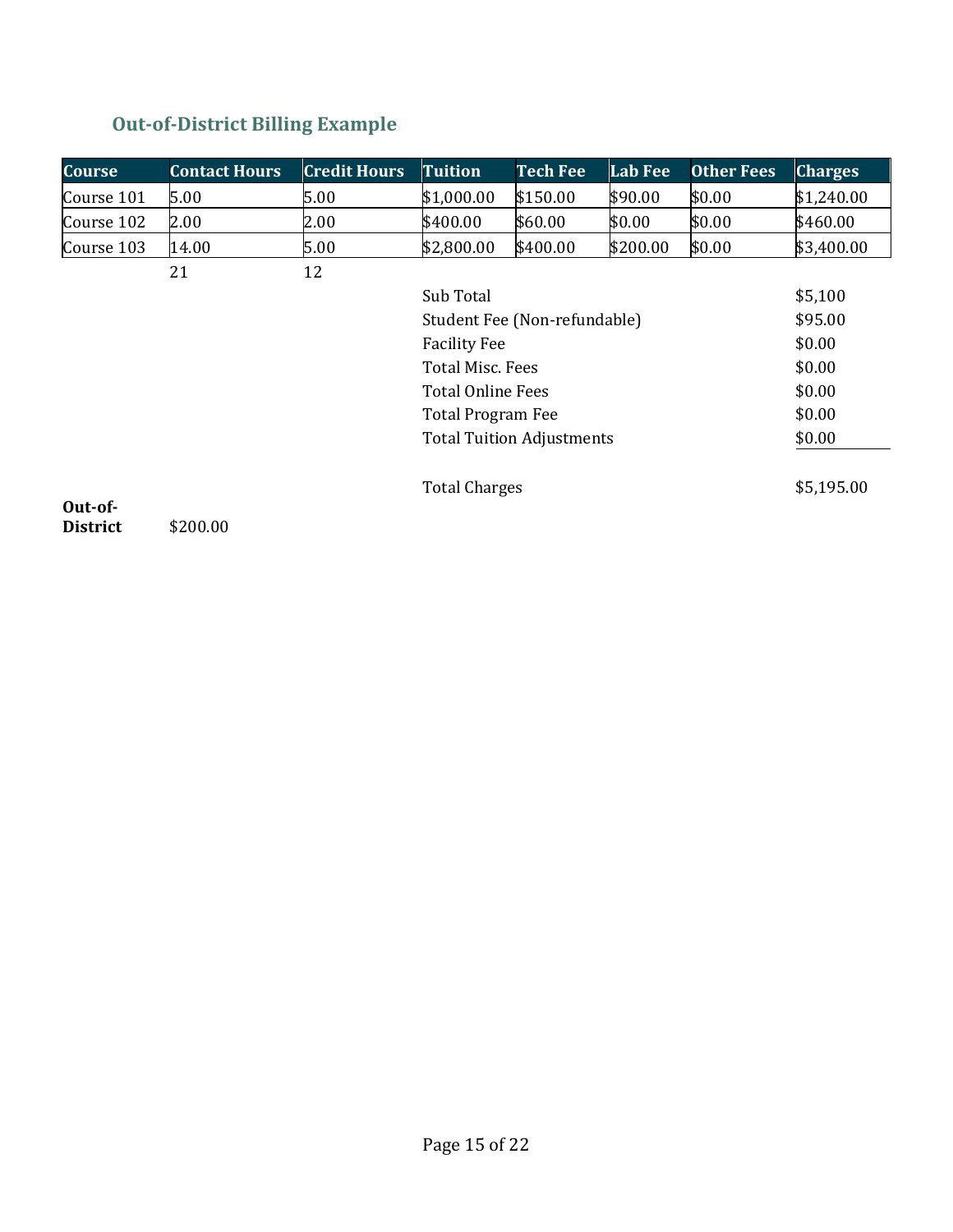#### <span id="page-16-0"></span>**Out-of-District Reconnect Award Calculation**

Tuition at In-District rate (\$100 x 21 contact hours) = \$2,100.00 Mandatory Fees (Tech fee and Student fee) 705.00 Total In-District Tuition/Fees \$2,805.00

Reconnect will pay \$2,805.00 Student will owe College (\$5,195.00 - \$2,805.00) = **\$2,390.00**

#### <span id="page-16-1"></span>**Out-of-District Reconnect and \$1,600.00 Pell Award Calculation**

| Tuition at In-District rate $(\$100 \times 21$ contact hours) = $\$2,100.00$ |            |
|------------------------------------------------------------------------------|------------|
| Mandatory Fees (Tech fee and Student fee)                                    | 705.00     |
| Total In-District Tuition/Fees                                               | \$2,805.00 |

Reconnect will pay \$1,205.00 Pell will pay \$1,600.00 Student will owe College (\$5,195.00 - \$1,600.00 - \$1,205.00) = **\$2,390.00**

#### <span id="page-16-2"></span>**Out-of-District Reconnect and TIP Award Calculation**

| Tuition at In-District rate $($100 \times 21 \text{ contact hours}) =$                    | \$2,100.00 |
|-------------------------------------------------------------------------------------------|------------|
| TIP Tuition difference coverage $(\$100 \times 12$ credit hours <sup>*</sup> ) = 1,200.00 |            |
| Mandatory Fees (Tech fee and Student fee)                                                 | 705.00     |
| Total In-District Tuition/Fees                                                            | \$4,005.00 |

Reconnect will pay \$2,555.00 = (\$4,005.00 minus \$1,450.00) TIP will pay \$1,450.00 Student will owe College (\$5,195.00 - \$1,450.00 - \$2,555.00) = **\$1,190.00**

#### <span id="page-16-3"></span>**Out-of-District Reconnect, \$1,600 Pell and TIP Award Calculation**

Tuition at In-District rate  $(\$100 \times 21$  contact hours) =  $\$2,100.00$ TIP Tuition difference coverage (\$100 x 12 credit hours**\***) = 1,200.00 Mandatory Fees (Tech fee and Student fee) 705.00 Total In-District Tuition/Fees \$4,005.00

Pell will pay \$1,600.00 TIP will pay \$1,450.00 (12 credit hours + \$250 fees) Reconnect will pay \$955.00

Student will owe: (\$5,195.00 - \$1,600.00 - \$1,450.00 - \$955.00) = **\$1,190.00**

**\***12 credit hours based upon the student only having 12 hours of TIP eligibility remaining in the academic year. Difference is calculated by subtracting Out-of-District rate from In-District rate.

Allowable Reconnect charges minus (Pell and other tuition specific awards (including TIP)) equals Reconnect Award.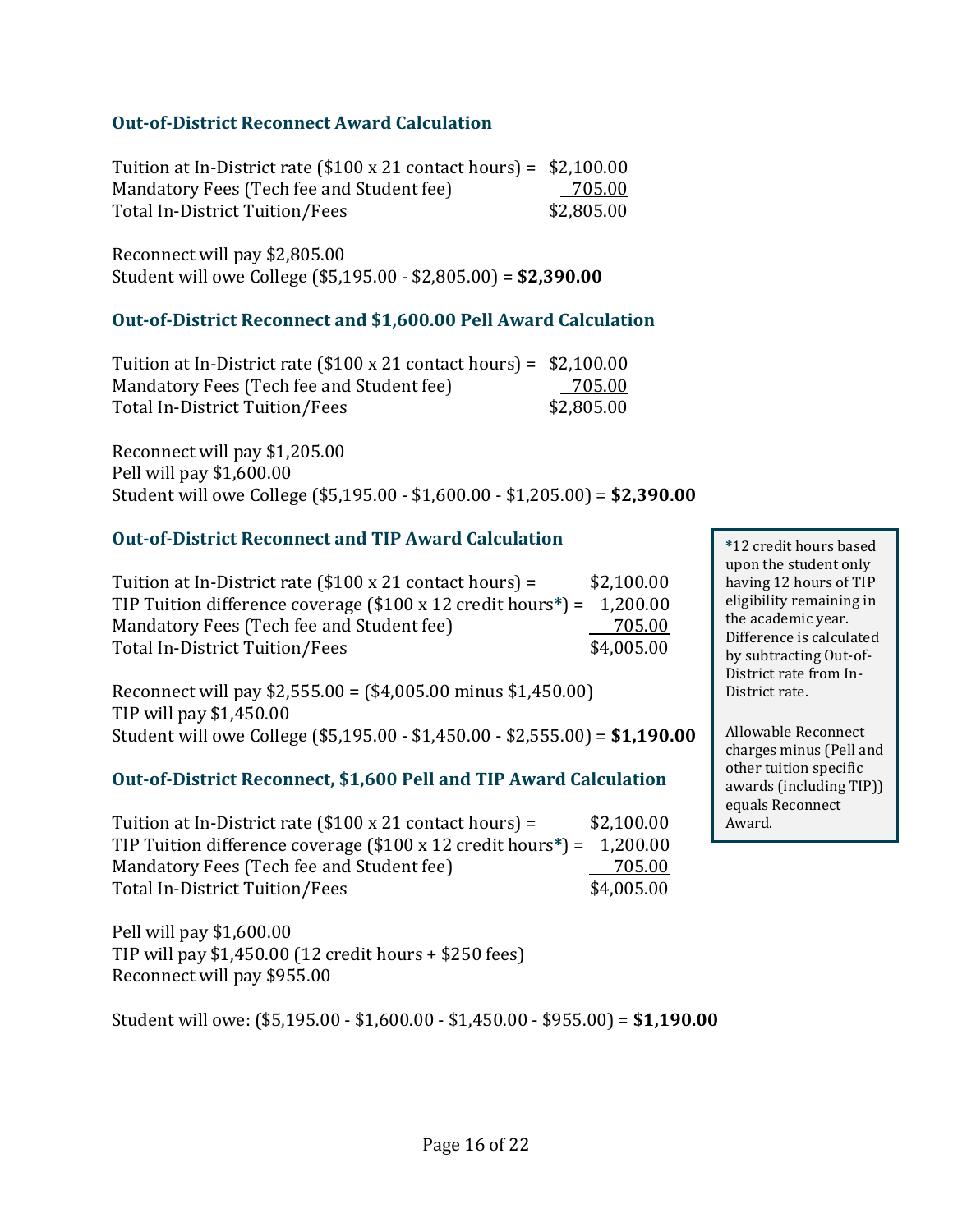### <span id="page-17-0"></span>**Appendix B**

#### <span id="page-17-1"></span>**Reconnect Application Screen Shots**

#### <span id="page-17-2"></span>**Page 1: Introduce Yourself**

**Student Scholarships & Grants** 

### **Welcome to Your Reconnect Application**

Reconnect is a scholarship program for Michiganders 25 or older, who don't have a college degree, to pursue an associate degree or skill certificate. Reconnect covers up to the 'in-district' tuition, mandatory fees, and contact hours at any of Michigan's public community colleges. Visit List of Colleges if you need help figuring out which college to attend.

| Let us walk you through the steps to complete the application. |  |
|----------------------------------------------------------------|--|
|----------------------------------------------------------------|--|

| $*$ = Required                   |                                                                                                                |                     |                   |                                        |                              |                 |             |
|----------------------------------|----------------------------------------------------------------------------------------------------------------|---------------------|-------------------|----------------------------------------|------------------------------|-----------------|-------------|
|                                  | $\overline{2}$                                                                                                 | 3                   | 4                 | 5                                      | 6                            |                 |             |
| Introduce<br>Yourself            | Your Goals                                                                                                     | Provide<br>Contacts | More About<br>You | Create<br>Student<br>Portal<br>Account | Review &<br>Submit           |                 |             |
| Please introduce yourself.       |                                                                                                                |                     |                   |                                        |                              |                 |             |
| * What is your legal first name? |                                                                                                                |                     |                   |                                        |                              |                 |             |
| * What is your legal last name?  |                                                                                                                |                     |                   |                                        |                              |                 |             |
|                                  | * What is your date of birth?                                                                                  |                     |                   |                                        |                              |                 |             |
|                                  | * Have you lived in Michigan for a year or longer?                                                             |                     |                   |                                        | $\bigcirc$ Yes $\bigcirc$ No |                 |             |
|                                  | * Have you earned a high school diploma or high school<br>equivalency (including the GED)?                     |                     |                   | $\bigcirc$ Yes $\bigcirc$ No           |                              |                 |             |
|                                  | * Have you already earned an associate or bachelor's degree?                                                   |                     |                   | $\bigcirc$ Yes $\bigcirc$ No           |                              |                 |             |
|                                  | ① Need help or have questions? Call the Customer Care Center at 888-447-2687 Monday-Friday from 8:00AM-4:45PM. |                     |                   |                                        |                              |                 |             |
|                                  |                                                                                                                |                     |                   |                                        |                              | <b>Previous</b> | <b>Next</b> |
|                                  |                                                                                                                |                     |                   |                                        |                              |                 |             |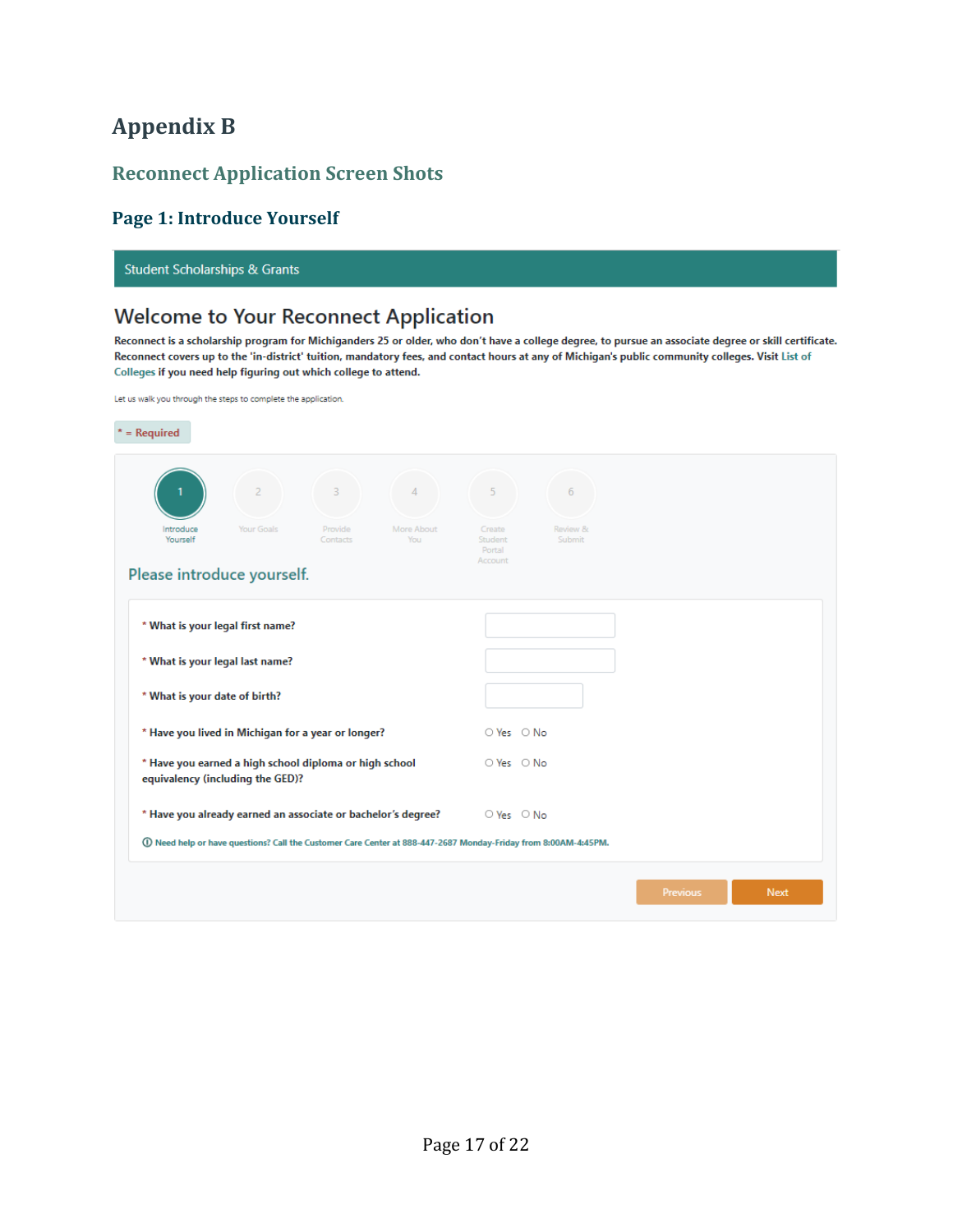### <span id="page-18-0"></span>**Page 2: Your Goals**

| Introduce<br>Yourself       | Your Goals                                                                               | Provide<br>Contacts | More About<br>You                                                                                              | Create<br>Student | <b>Review &amp;</b><br>Submit |              |
|-----------------------------|------------------------------------------------------------------------------------------|---------------------|----------------------------------------------------------------------------------------------------------------|-------------------|-------------------------------|--------------|
|                             | Tell us more about your goals.                                                           |                     |                                                                                                                | Portal<br>Account |                               |              |
|                             | * Which community college do you plan to attend?                                         |                     |                                                                                                                |                   |                               | $\checkmark$ |
| consider you 'in-district'. | Visit List of Colleges if you need help figuring out which college to attend and if they |                     |                                                                                                                |                   |                               |              |
|                             | * When are you planning to start classes?                                                |                     |                                                                                                                |                   | $\checkmark$                  |              |
|                             | * Do you plan to be a part-time or full-time student?                                    |                     |                                                                                                                |                   | $\check{ }$                   |              |
|                             | * What do you plan to study?                                                             |                     |                                                                                                                |                   | $\check{ }$                   |              |
|                             |                                                                                          |                     | ① Need help or have questions? Call the Customer Care Center at 888-447-2687 Monday-Friday from 8:00AM-4:45PM. |                   |                               |              |

### <span id="page-18-1"></span>**Page 3: Provide Contacts**

| Introduce<br>Yourself | Your Goals                                                                | Provide<br>Contacts | More About<br>You                                                                       | Create<br>Student<br>Portal<br>Account | <b>Review &amp;</b><br>Submit |  |
|-----------------------|---------------------------------------------------------------------------|---------------------|-----------------------------------------------------------------------------------------|----------------------------------------|-------------------------------|--|
|                       | How can we contact you?<br>* What is your email address?                  |                     |                                                                                         |                                        |                               |  |
|                       | Please provide an address you check regularly.                            |                     | We will use this email address to share updates about your application and scholarship. |                                        |                               |  |
|                       | * Please confirm your email address.<br>* What is your cell phone number? |                     |                                                                                         |                                        |                               |  |
|                       | * Can we text you reminders and resources at this number?                 |                     |                                                                                         | $\bigcirc$ Yes $\bigcirc$ No           |                               |  |
|                       |                                                                           |                     |                                                                                         |                                        |                               |  |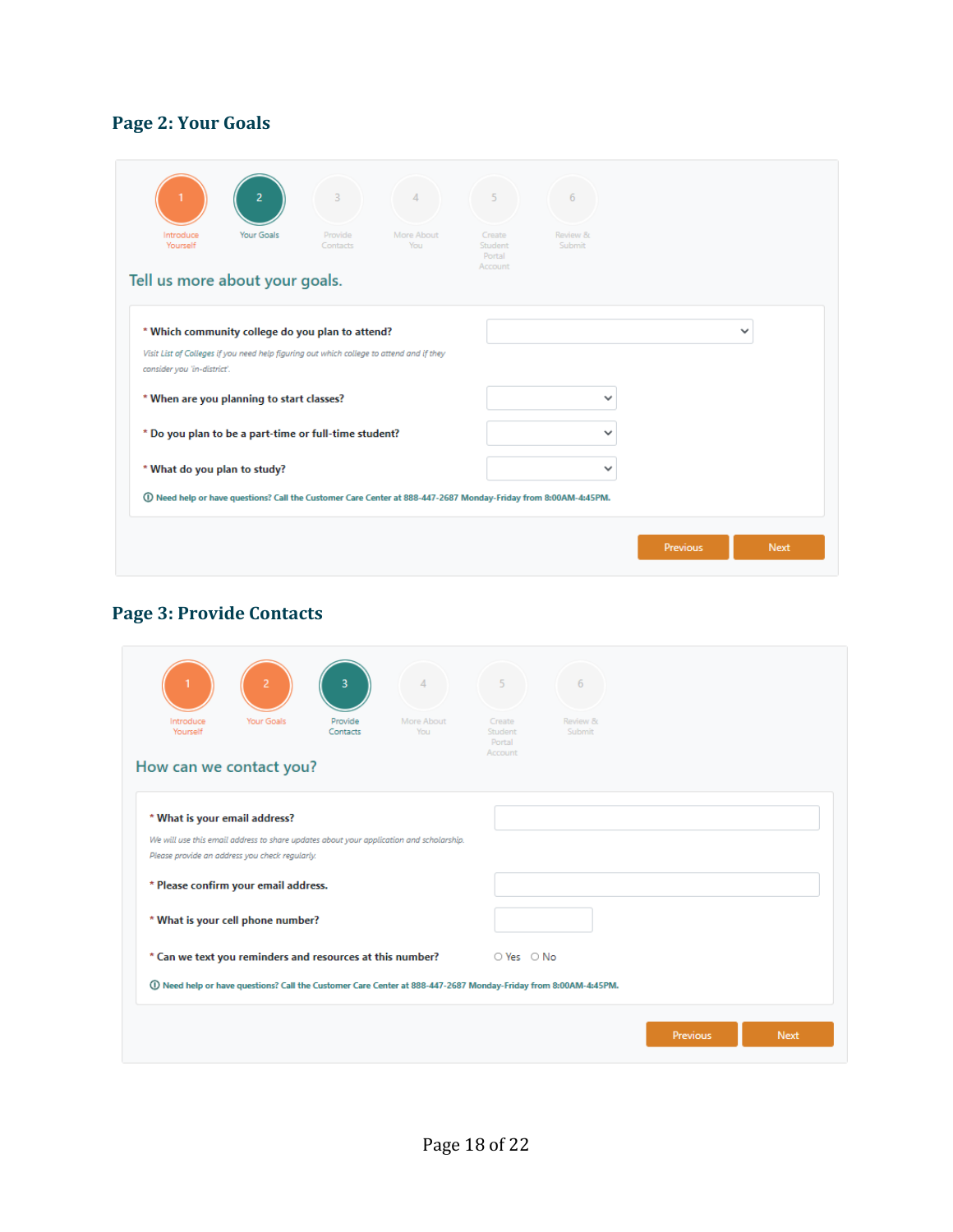### <span id="page-19-0"></span>**Page 4: More About You**

| Yourself<br>Submit<br>Contacts<br>You<br>Student<br>Portal<br>Account<br>Tell us more about your plans and previous college experience.<br>As a Reconnect student, you will have access to a navigator to help you get started. These questions will help your navigator connect you with the best<br>resources. These questions will not be used to determine if you are eligible for Reconnect.<br>* Have you ever enrolled at a community college?<br>* If you started college in the past but had to stop before<br>ີ<br>graduation, what was the biggest obstacle you faced?<br>Select N/A if you haven't previously started college.<br>* Why did you decide to apply for Reconnect?<br>* Have either of your parents earned an associate or bachelor's<br>$\circ$ Yes $\circ$ No<br>degree?<br>* Do you plan to work while you are taking classes?<br>$\check{ }$<br>① Need help or have questions? Call the Customer Care Center at 888-447-2687 Monday-Friday from 8:00AM-4:45PM.<br><b>Next</b><br><b>Previous</b> |           |            |         |            | 5      | 6                   |  |
|------------------------------------------------------------------------------------------------------------------------------------------------------------------------------------------------------------------------------------------------------------------------------------------------------------------------------------------------------------------------------------------------------------------------------------------------------------------------------------------------------------------------------------------------------------------------------------------------------------------------------------------------------------------------------------------------------------------------------------------------------------------------------------------------------------------------------------------------------------------------------------------------------------------------------------------------------------------------------------------------------------------------------|-----------|------------|---------|------------|--------|---------------------|--|
|                                                                                                                                                                                                                                                                                                                                                                                                                                                                                                                                                                                                                                                                                                                                                                                                                                                                                                                                                                                                                              | Introduce | Your Goals | Provide | More About | Create | <b>Review &amp;</b> |  |
|                                                                                                                                                                                                                                                                                                                                                                                                                                                                                                                                                                                                                                                                                                                                                                                                                                                                                                                                                                                                                              |           |            |         |            |        |                     |  |
|                                                                                                                                                                                                                                                                                                                                                                                                                                                                                                                                                                                                                                                                                                                                                                                                                                                                                                                                                                                                                              |           |            |         |            |        |                     |  |
|                                                                                                                                                                                                                                                                                                                                                                                                                                                                                                                                                                                                                                                                                                                                                                                                                                                                                                                                                                                                                              |           |            |         |            |        |                     |  |
|                                                                                                                                                                                                                                                                                                                                                                                                                                                                                                                                                                                                                                                                                                                                                                                                                                                                                                                                                                                                                              |           |            |         |            |        |                     |  |
|                                                                                                                                                                                                                                                                                                                                                                                                                                                                                                                                                                                                                                                                                                                                                                                                                                                                                                                                                                                                                              |           |            |         |            |        |                     |  |
|                                                                                                                                                                                                                                                                                                                                                                                                                                                                                                                                                                                                                                                                                                                                                                                                                                                                                                                                                                                                                              |           |            |         |            |        |                     |  |
|                                                                                                                                                                                                                                                                                                                                                                                                                                                                                                                                                                                                                                                                                                                                                                                                                                                                                                                                                                                                                              |           |            |         |            |        |                     |  |
|                                                                                                                                                                                                                                                                                                                                                                                                                                                                                                                                                                                                                                                                                                                                                                                                                                                                                                                                                                                                                              |           |            |         |            |        |                     |  |
|                                                                                                                                                                                                                                                                                                                                                                                                                                                                                                                                                                                                                                                                                                                                                                                                                                                                                                                                                                                                                              |           |            |         |            |        |                     |  |
|                                                                                                                                                                                                                                                                                                                                                                                                                                                                                                                                                                                                                                                                                                                                                                                                                                                                                                                                                                                                                              |           |            |         |            |        |                     |  |
|                                                                                                                                                                                                                                                                                                                                                                                                                                                                                                                                                                                                                                                                                                                                                                                                                                                                                                                                                                                                                              |           |            |         |            |        |                     |  |
|                                                                                                                                                                                                                                                                                                                                                                                                                                                                                                                                                                                                                                                                                                                                                                                                                                                                                                                                                                                                                              |           |            |         |            |        |                     |  |
|                                                                                                                                                                                                                                                                                                                                                                                                                                                                                                                                                                                                                                                                                                                                                                                                                                                                                                                                                                                                                              |           |            |         |            |        |                     |  |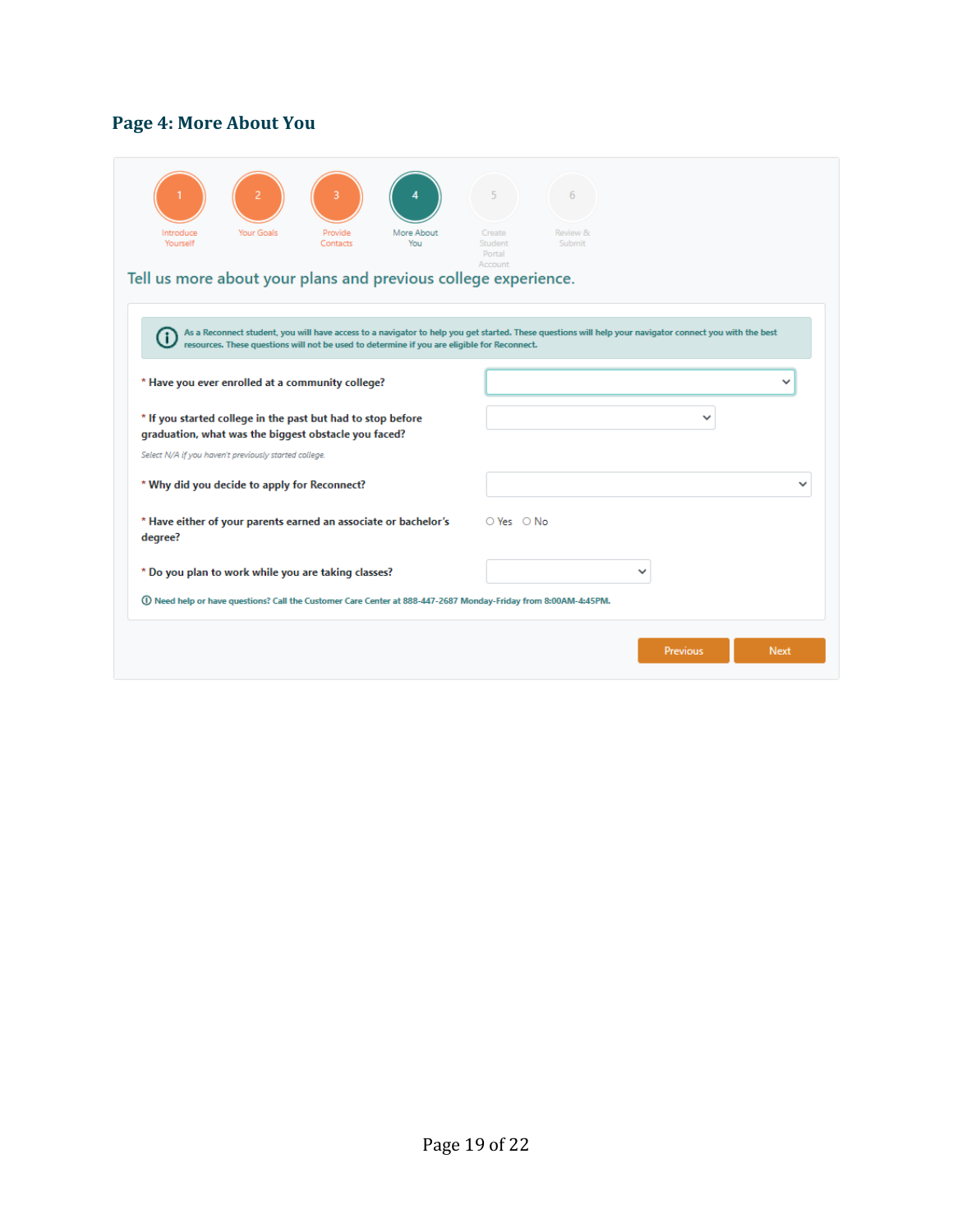### <span id="page-20-0"></span>**Page 5: Create Account**

|                                                                                                                  |                                                                                                                                                                                                                                                                     |                    |                   | 6                   |          |      |
|------------------------------------------------------------------------------------------------------------------|---------------------------------------------------------------------------------------------------------------------------------------------------------------------------------------------------------------------------------------------------------------------|--------------------|-------------------|---------------------|----------|------|
| Your Goals<br>Introduce<br>Yourself                                                                              | Provide<br>Contacts                                                                                                                                                                                                                                                 | More About<br>You. | Create<br>Account | Review &<br>Confirm |          |      |
| Create a username and password.                                                                                  |                                                                                                                                                                                                                                                                     |                    |                   |                     |          |      |
| Œ<br>following information to create an account.                                                                 | After you apply, you will be able to view information about your scholarship in the Student Scholarships and Grants online portal. Please provide the                                                                                                               |                    |                   |                     |          |      |
| * What is your Social Security Number?                                                                           |                                                                                                                                                                                                                                                                     |                    |                   |                     |          |      |
| * Please confirm your Social Security Number.                                                                    |                                                                                                                                                                                                                                                                     |                    |                   |                     |          |      |
| * Choose a username.                                                                                             |                                                                                                                                                                                                                                                                     |                    |                   |                     |          |      |
| You'll need this to access your Student Portal account.<br>* Choose a password.                                  |                                                                                                                                                                                                                                                                     |                    |                   |                     |          |      |
| You'll need this to access your Student Portal account.                                                          |                                                                                                                                                                                                                                                                     |                    |                   |                     |          |      |
| * Please confirm your password.                                                                                  |                                                                                                                                                                                                                                                                     |                    |                   |                     |          |      |
| * Choose an account image.                                                                                       |                                                                                                                                                                                                                                                                     |                    |                   |                     |          |      |
|                                                                                                                  | This image will appear every time you log in to ensure that you are using the official website (not a fraudulent site).                                                                                                                                             |                    |                   |                     |          |      |
|                                                                                                                  |                                                                                                                                                                                                                                                                     |                    |                   |                     |          |      |
|                                                                                                                  | Ο<br>Ο                                                                                                                                                                                                                                                              | O                  | O                 | Ο                   | Ο        |      |
| Œ                                                                                                                | The next three questions will be used to understand who is applying to Reconnect and help us reach more people. Your responses will<br>not be used to consider your application, and you may choose not to respond. Your responses will be kept private and secure. |                    |                   |                     |          |      |
| * What is your gender?                                                                                           |                                                                                                                                                                                                                                                                     |                    |                   | $\checkmark$        |          |      |
| * What is your race?                                                                                             |                                                                                                                                                                                                                                                                     |                    |                   |                     |          |      |
| What is your zip code?                                                                                           |                                                                                                                                                                                                                                                                     |                    |                   |                     |          |      |
| (I) Need help or have questions? Call the Customer Care Center at 888-447-2687 Monday-Friday from 8:00AM-5:00PM. |                                                                                                                                                                                                                                                                     |                    |                   |                     |          |      |
|                                                                                                                  |                                                                                                                                                                                                                                                                     |                    |                   |                     | Previous | Next |
|                                                                                                                  |                                                                                                                                                                                                                                                                     |                    |                   |                     |          |      |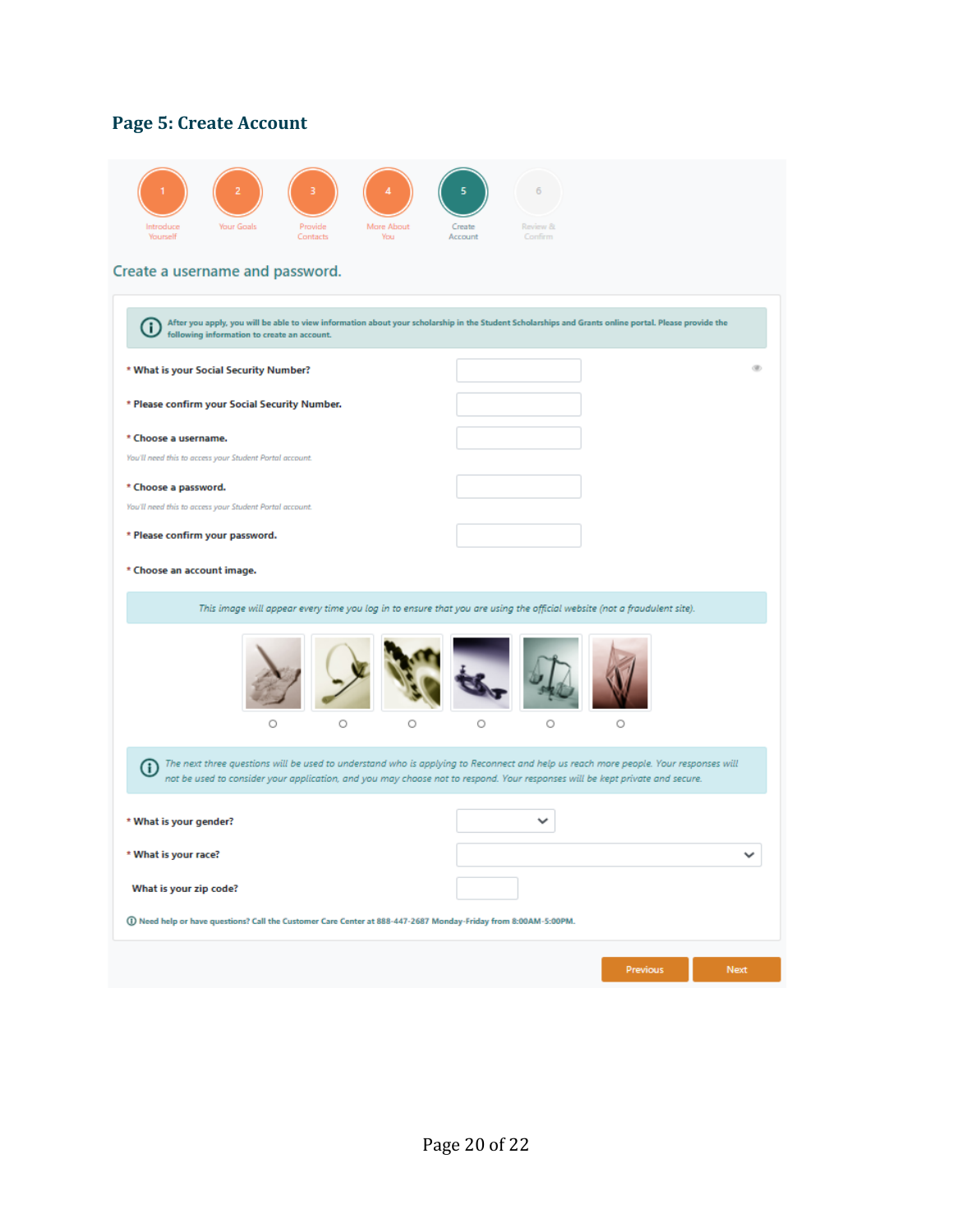### <span id="page-21-0"></span>**Page 6: Preview & Confirm**

| What is your first name?                                                                                                                                                           | Mary                                                           |
|------------------------------------------------------------------------------------------------------------------------------------------------------------------------------------|----------------------------------------------------------------|
| What is your last name?                                                                                                                                                            | Graham                                                         |
| What is your date of birth?                                                                                                                                                        | 1/1/1980                                                       |
| Have you lived in Michigan for a year or longer?                                                                                                                                   | Yes                                                            |
| Have you earned a high school diploma, certificate of<br>completion, or high school equivalency (including the GED)?                                                               | Yes                                                            |
| Have you already earned an associate or bachelor's degree?                                                                                                                         | No                                                             |
| Which community college do you plan to attend?                                                                                                                                     | KELLOGG COMMUNITY COLLEGE                                      |
| When do you plan to attend community college?                                                                                                                                      | Summer 2021                                                    |
| Do you plan to be a part-time or full-time student?                                                                                                                                | <b>Full Time</b>                                               |
| What do you plan to study?                                                                                                                                                         | <b>Business</b>                                                |
| What is your email address?                                                                                                                                                        | rgraham@nelnet.net                                             |
| What is your cell phone number?                                                                                                                                                    | 190-423-0359                                                   |
| Can we text you reminders and resources at this number?                                                                                                                            | No                                                             |
| Have you ever enrolled at a community college?                                                                                                                                     | I am currently enrolled at a community college                 |
| If you started college in the past but had to stop before<br>graduation, what was the biggest obstacle you faced?                                                                  | Poor academic preparation                                      |
| Why did you decide to apply for Reconnect?                                                                                                                                         | Getting a job that pays me to do what I do best and love doing |
| Have either of your parents earned an associate or bachelor's<br>degree?                                                                                                           | Yes                                                            |
| Do you plan to work while you are taking classes?                                                                                                                                  | Yes, I plan to work full-time                                  |
| Choose a username                                                                                                                                                                  | mgraham1                                                       |
| <b>Your Social Security Number</b>                                                                                                                                                 | ***_**_****                                                    |
| <b>What is your Gender?</b>                                                                                                                                                        | Female                                                         |
| <b>What is your Race?</b>                                                                                                                                                          | White/Caucasian                                                |
| What is your Zip Code?                                                                                                                                                             | 12345                                                          |
| <b>Security Image</b>                                                                                                                                                              |                                                                |
| $\Box$ I confirm the information I have provided in this application is correct. If any information is not accurate, it may prevent you<br>from receiving a Reconnect scholarship. |                                                                |
| (i) Need help or have questions? Call the Customer Care Center at 888-447-2687 Monday-Friday from 8:00AM-5:00PM.                                                                   |                                                                |
|                                                                                                                                                                                    | Previous<br><b>Submit</b><br><b>Next</b>                       |